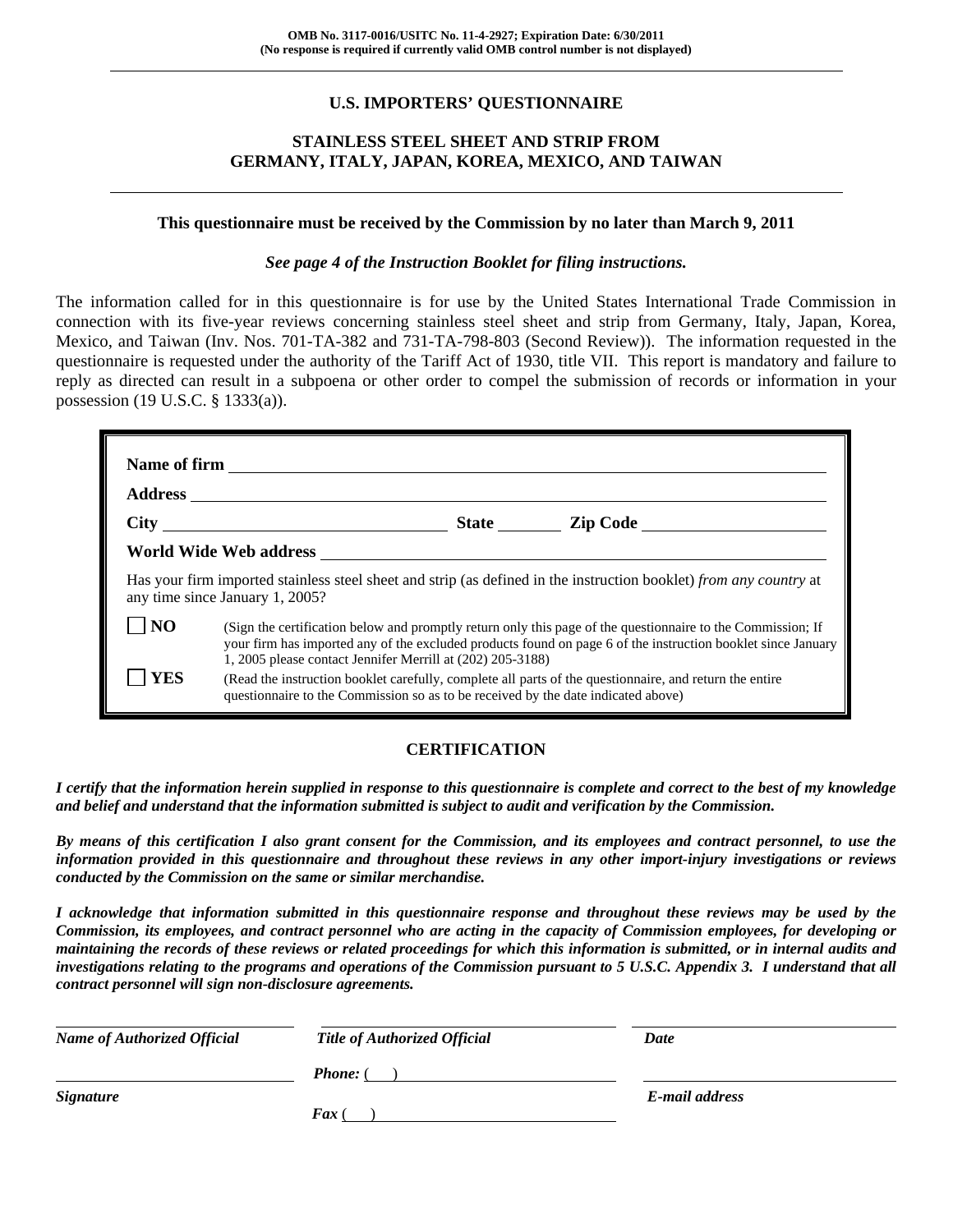U.S. Importers' Questionnaire – Stainless Steel Sheet and Strip Page 2

# **PART I.—GENERAL INFORMATION**

 $\overline{a}$ 

The questions in this questionnaire have been reviewed with market participants to ensure that issues of concern are adequately addressed and that data requests are sufficient, meaningful, and as limited as possible. Public reporting burden for this questionnaire is estimated to average 40 hours per response, including the time for reviewing instructions, searching existing data sources, gathering the data needed, and completing and reviewing the questionnaire. Send comments regarding the accuracy of this burden estimate or any other aspect of this collection of information, including suggestions for reducing the burden, to the Office of Investigations, U.S. International Trade Commission, 500 E Street, SW, Washington, DC 20436.

I-1a. **OMB statistics.--**Please report below the actual number of hours required and the cost to your firm of preparing the reply to this questionnaire and completing the form.

hours dollars

- I-1b. **OMB feedback.--**We are interested in any comments you may have for improving this questionnaire in general or the clarity of specific questions. Please attach such comments to your response or send them to the above address.
- I-2. **Establishments covered.--**Provide the name and address of establishment(s) covered by this questionnaire (see page 3 of the instruction booklet for reporting guidelines). If your firm is publicly traded, please specify the stock exchange and trading symbol.

|                   | <b>Ownership.</b> --Is your firm owned, in whole or in part, by any other firm? |                        |
|-------------------|---------------------------------------------------------------------------------|------------------------|
| $\blacksquare$ No | $\Box$ Yes--List the following information.                                     |                        |
| Firm name         | Address                                                                         | Extent of<br>ownership |
|                   |                                                                                 |                        |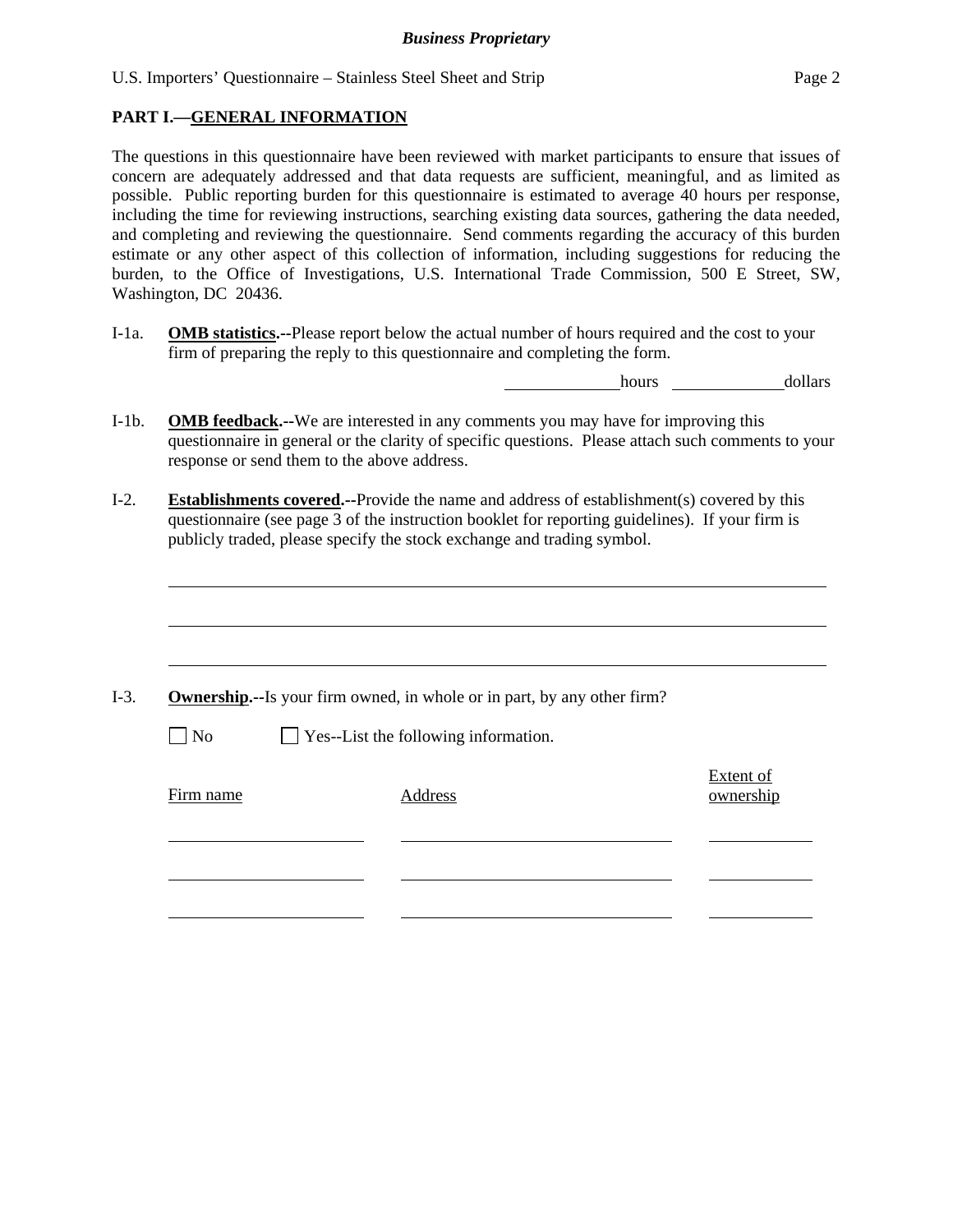# **PART I.--GENERAL INFORMATION***--Continued*

|                       | Taiwan to the United States? |                                                                                                   | exporting stainless steel sheet and strip from Germany, Italy, Japan, Korea, Mexico, and/or                                                                                                          |
|-----------------------|------------------------------|---------------------------------------------------------------------------------------------------|------------------------------------------------------------------------------------------------------------------------------------------------------------------------------------------------------|
| $\blacksquare$ No     |                              | Yes--List the following information.                                                              |                                                                                                                                                                                                      |
| Firm name and country |                              | <b>Address</b>                                                                                    | <b>Affiliation</b>                                                                                                                                                                                   |
|                       |                              |                                                                                                   |                                                                                                                                                                                                      |
|                       |                              |                                                                                                   | <b>Related NONSUBJECT importers/exporters.</b> --Does your firm have any related firms, either<br>domestic or foreign, which are engaged in importing stainless steel sheet and strip from countries |
| $\Box$ No             |                              | Japan, Korea, Mexico, and/or Taiwan to the United States?<br>Yes--List the following information. | other than Germany, Italy, Japan, Korea, Mexico, and/or Taiwan into the United States or which<br>are engaged in exporting stainless steel sheet and strip from countries other than Germany, Italy, |
| Firm name and country |                              | <b>Address</b>                                                                                    | Affiliation                                                                                                                                                                                          |
|                       |                              |                                                                                                   |                                                                                                                                                                                                      |
|                       |                              | that receive, inventory, hold, ship, or process stainless steel sheet and strip?                  | Related distributors/processors.--Does your firm have any related firms in the United States                                                                                                         |
| $\Box$ No             |                              | $\Box$ Yes--List the following information.                                                       |                                                                                                                                                                                                      |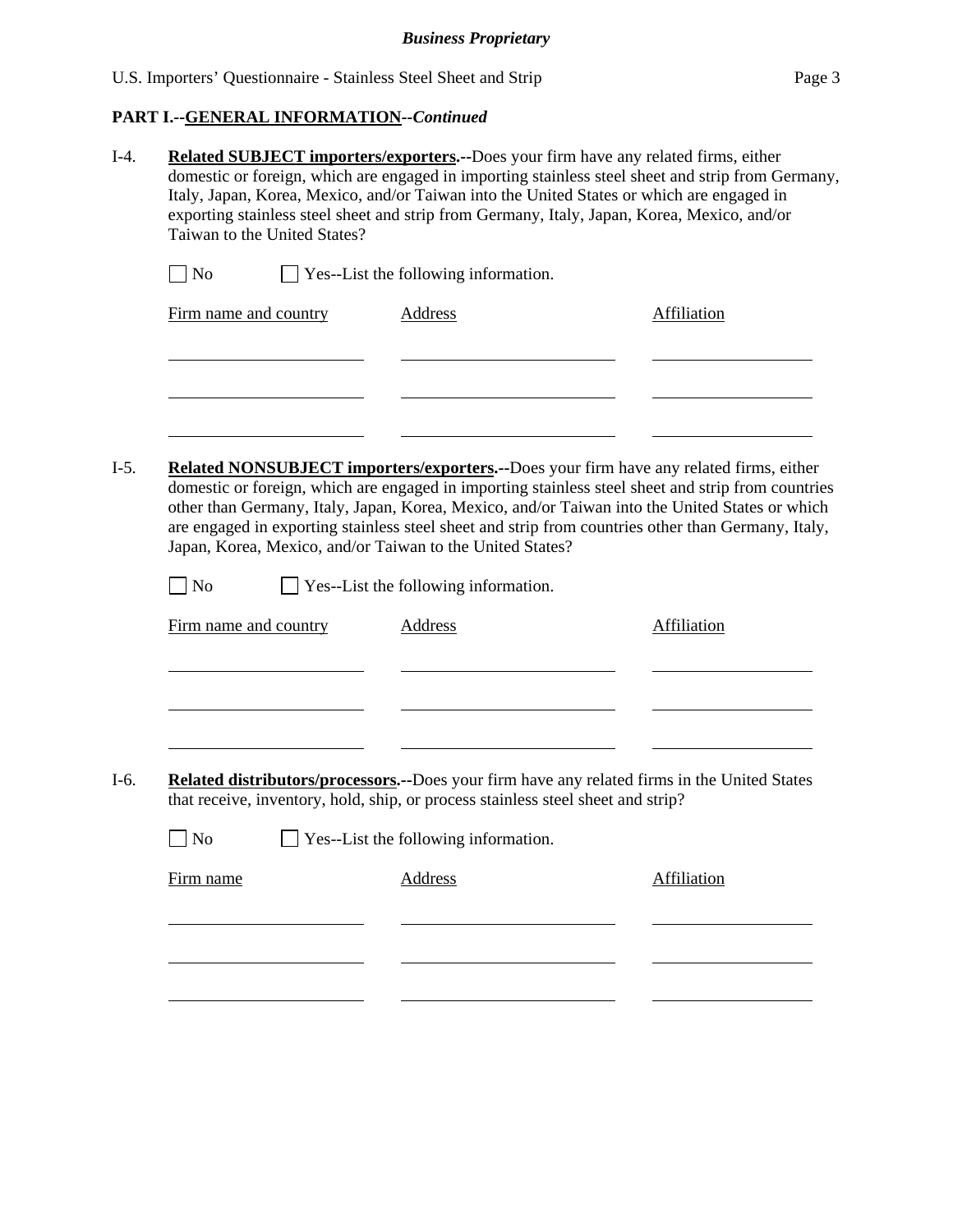# **PART I.--GENERAL INFORMATION***--Continued*

| $\vert$ No               | Yes--List the following information.                                     |     |                                                                                                                           |
|--------------------------|--------------------------------------------------------------------------|-----|---------------------------------------------------------------------------------------------------------------------------|
| Firm name                | <b>Address</b>                                                           |     | Affiliation                                                                                                               |
|                          |                                                                          |     |                                                                                                                           |
|                          |                                                                          |     |                                                                                                                           |
|                          | stainless steel sheet and strip. More than one answer may be applicable. |     | <b>Nature of import operations.</b> --Please indicate the nature of your firm's importing operations on                   |
| Importer of record       |                                                                          |     | Takes title to the imported product(s)                                                                                    |
|                          | Consignee of the imported products $(s)$                                 |     | Customs broker or freight forwarder                                                                                       |
| individual to contact).  |                                                                          |     |                                                                                                                           |
| Firm name                | <b>Address</b>                                                           |     | number                                                                                                                    |
|                          |                                                                          |     | strip into, or withdraws such merchandise from, foreign trade zones or bonded warehouses.                                 |
| Foreign trade zones      | N <sub>0</sub>                                                           | Yes | Contact person and phone<br>FTZs or bonded warehouse.--Please indicate whether your firm enters stainless steel sheet and |
| <b>Bonded warehouses</b> | N <sub>o</sub>                                                           | Yes |                                                                                                                           |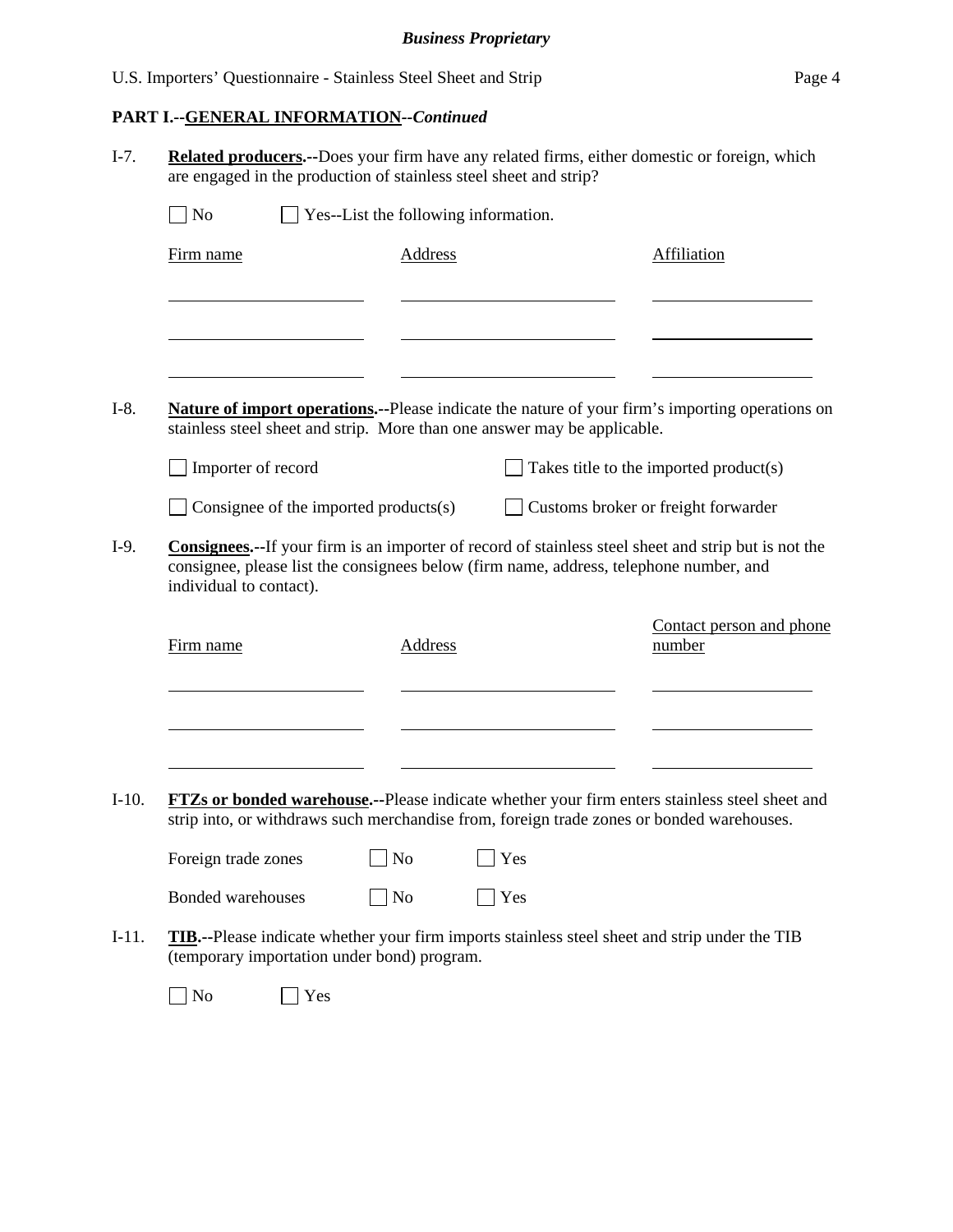# **PART I.--GENERAL INFORMATION***--Continued*

| $I-12.$ | <b>Business plan.</b> --In Parts II and III of this questionnaire we request a copy of your company's<br>business plan. Does your company or any related firm have a business plan or any internal<br>documents that describe, discuss, or analyze expected market conditions for stainless steel sheet<br>and strip? |
|---------|-----------------------------------------------------------------------------------------------------------------------------------------------------------------------------------------------------------------------------------------------------------------------------------------------------------------------|
|         | Yes-Please provide the requested documents. If you are not providing the<br>N <sub>0</sub><br>requested documents, please explain why not.                                                                                                                                                                            |
|         |                                                                                                                                                                                                                                                                                                                       |
| $I-13.$ | <b>Other investigations.--To your knowledge, have the products subject to this proceeding been the</b><br>subject of any other import relief investigations in the United States or in any other countries?                                                                                                           |
|         | Yes-Please specify.<br>No                                                                                                                                                                                                                                                                                             |
|         |                                                                                                                                                                                                                                                                                                                       |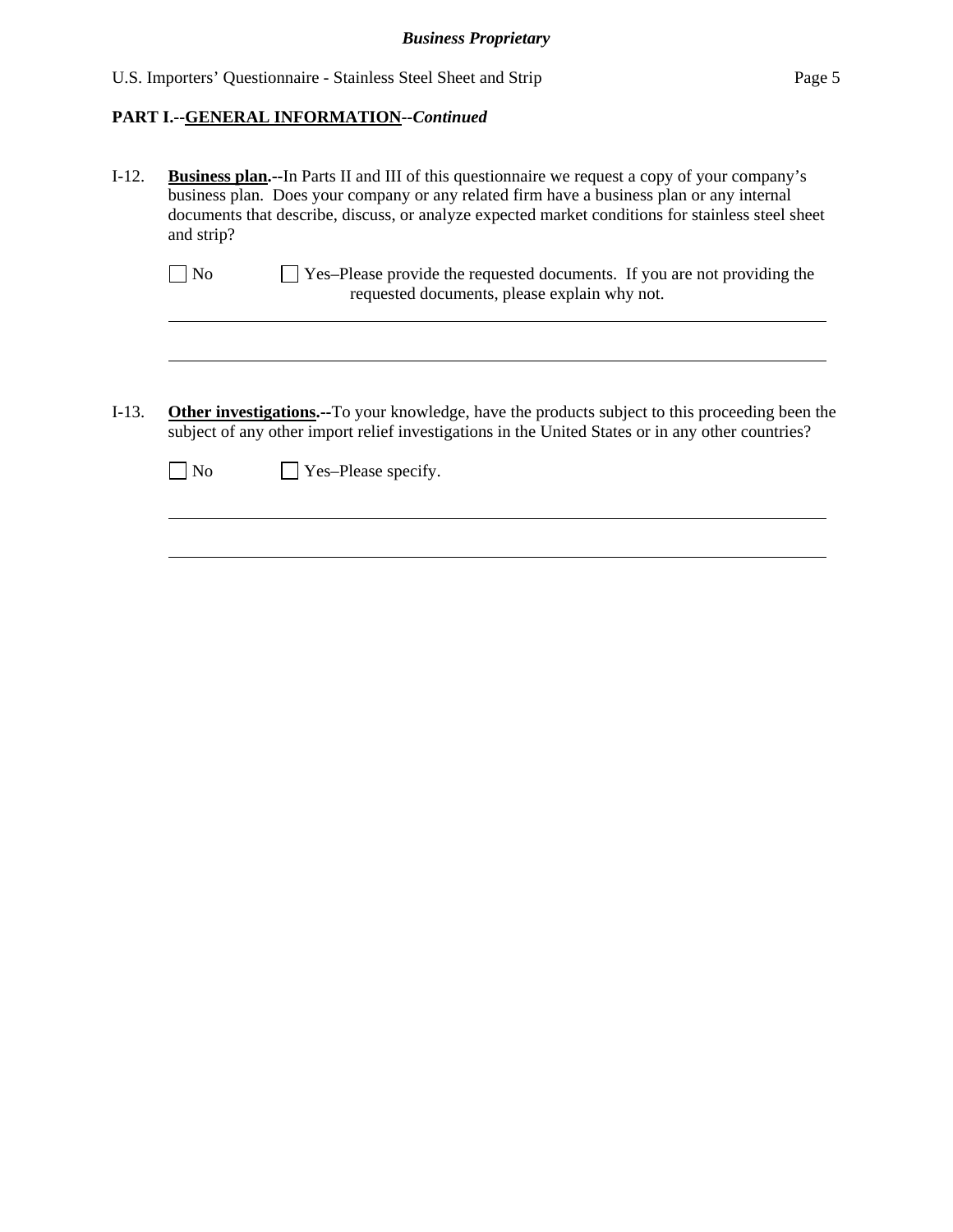# **PART II.--TRADE AND RELATED INFORMATION**

Further information on this part of the questionnaire can be obtained from Jennifer Merrill (202-205- 3188, jennifer.merrill@usitc.gov). **Supply all data requested on a calendar-year basis**.

II-1. Please identify the individual to be contacted regarding the confidential information requested in part II.

|                                                           | $\text{Telephone:} \quad \textcircled{1}$                                                                                                                                                                  |
|-----------------------------------------------------------|------------------------------------------------------------------------------------------------------------------------------------------------------------------------------------------------------------|
| Fax: $($ )                                                |                                                                                                                                                                                                            |
|                                                           | <b>Changes in operations.</b> --Please indicate whether your firm has experienced any of the following<br>changes in relation to the importation of stainless steel sheet and strip since January 1, 2005. |
| (check as many as appropriate)                            | (please describe)                                                                                                                                                                                          |
| $\Box$ office/warehouse openings                          | <u> 1989 - Johann Stoff, deutscher Stoffen und der Stoffen und der Stoffen und der Stoffen und der Stoffen und der</u>                                                                                     |
| office/warehouse closings                                 |                                                                                                                                                                                                            |
|                                                           |                                                                                                                                                                                                            |
|                                                           | <u> 1989 - Andrea Stadt Britain, amerikansk politik (d. 1989)</u>                                                                                                                                          |
|                                                           |                                                                                                                                                                                                            |
|                                                           |                                                                                                                                                                                                            |
| $\Box$ prolonged shutdowns or<br>importation curtailments |                                                                                                                                                                                                            |
| revised labor agreements                                  |                                                                                                                                                                                                            |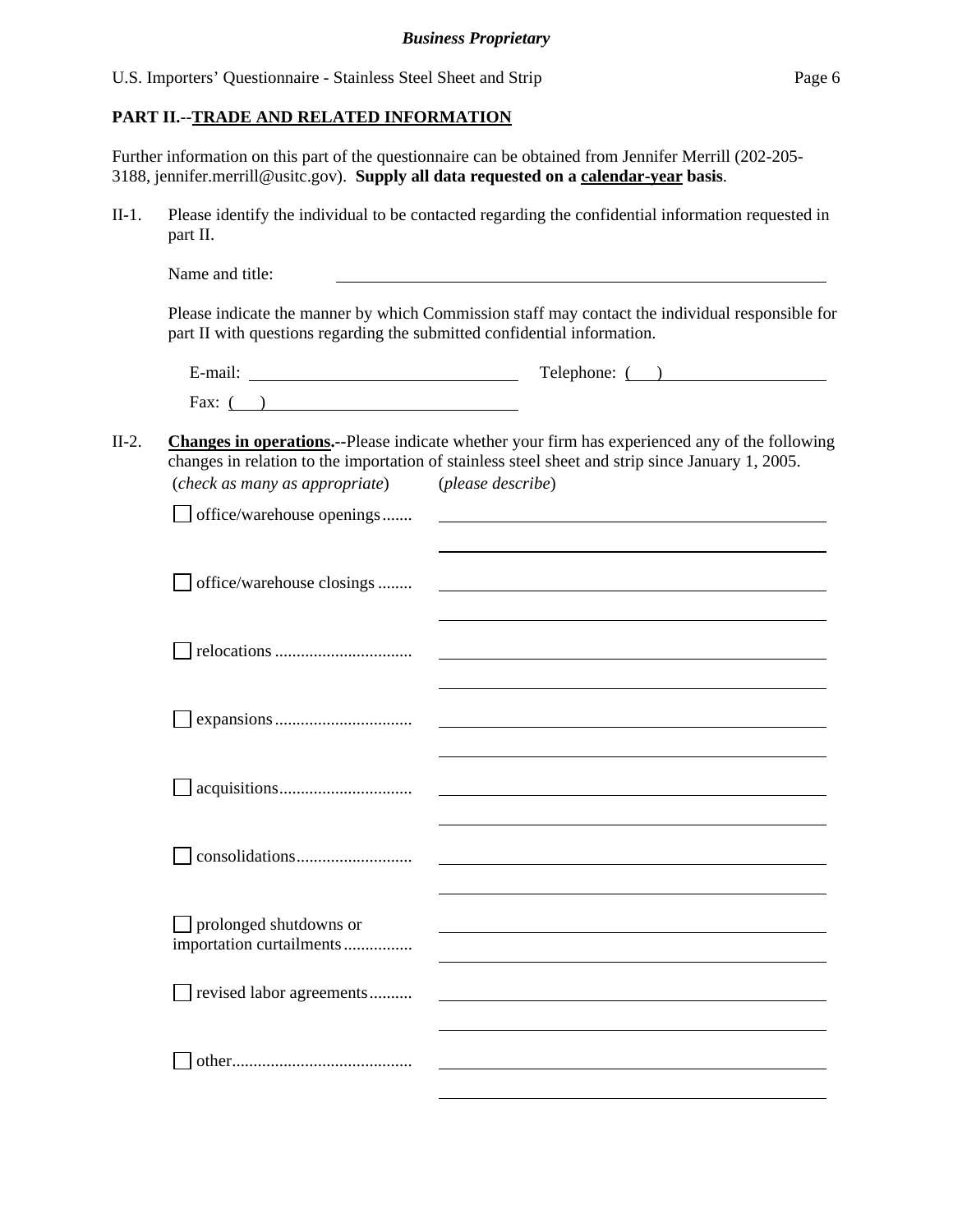| U.S. Importers' Questionnaire - Stainless Steel Sheet and Strip | Page 7 |
|-----------------------------------------------------------------|--------|
|-----------------------------------------------------------------|--------|

#### **PART II.--TRADE AND RELATED INFORMATION***--Continued*

| $II-3.$ | <b>Anticipated changes in operations.</b> --Does your firm anticipate any changes in the character of |
|---------|-------------------------------------------------------------------------------------------------------|
|         | your operations or organization (as noted above) relating to the importation of stainless steel sheet |
|         | and strip in the future?                                                                              |

| No | Yes-Supply details as to the time, nature, and significance of such changes |
|----|-----------------------------------------------------------------------------|
|    | and provide underlying assumptions, along with relevant portions of         |
|    | business plans or other supporting documentation that address this          |
|    | <i>ssue.</i>                                                                |

# **For question II-4, if your response differs for particular subject countries, please indicate and explain the particular effect of revocation with respect to imports from the individual countries.**

- II-4. **Anticipated changes in operations in the event the orders are revoked.--**Would your firm anticipate any changes in the character of your operations or organization (as noted above) relating to the importation of stainless steel sheet and strip in the future if the countervailing duty order (Korea) and/or antidumping duty orders (Germany, Italy, Japan, Korea, Mexico, and Taiwan) were revoked on stainless steel sheet and strip?
	-

l

l

No Yes–Supply details as to the time, nature, and significance of such changes and provide underlying assumptions, along with relevant portions of business plans or other supporting documentation that address this issue.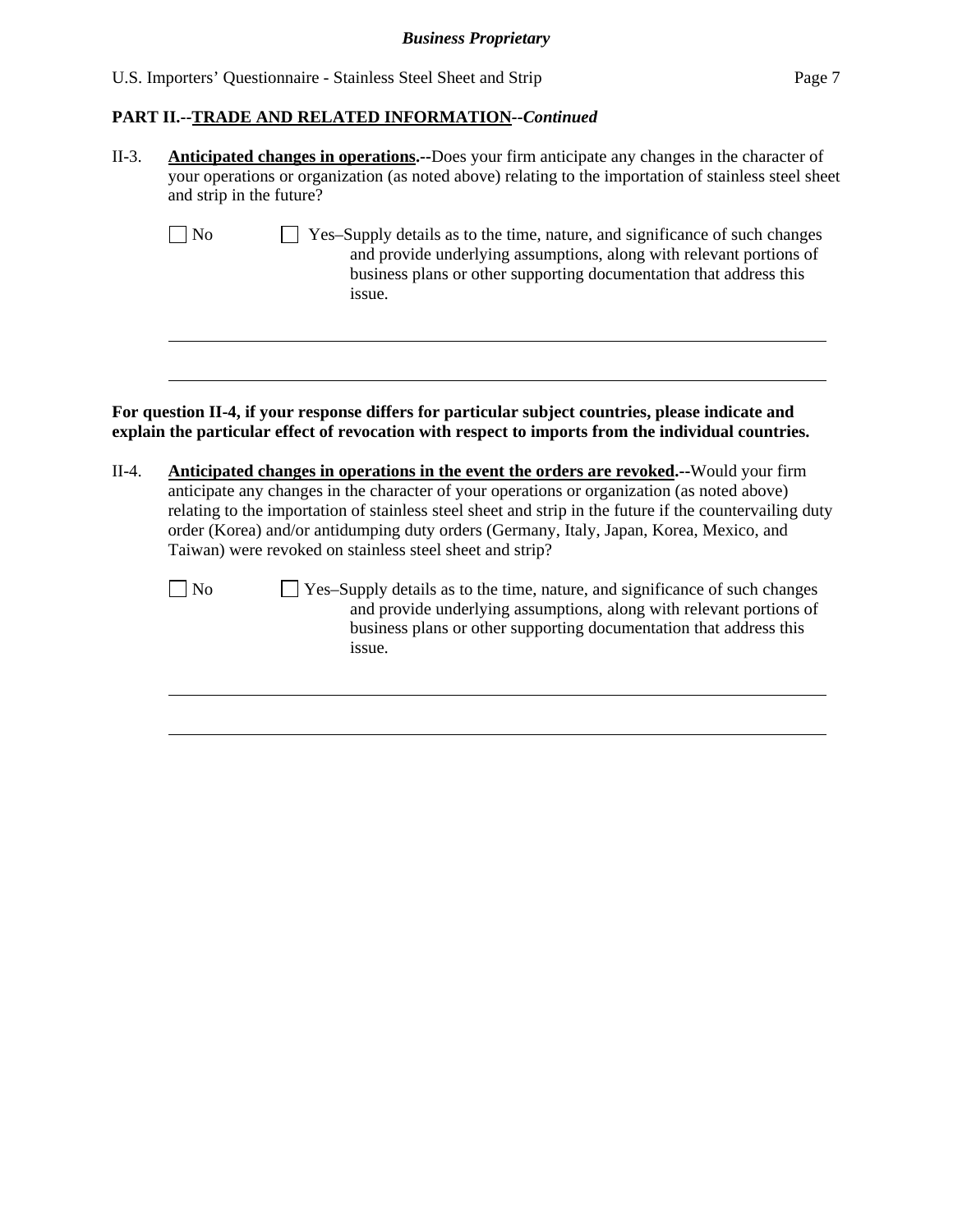l

#### **PART II.--TRADE AND RELATED INFORMATION***--Continued*

II-5. **Arranged imports.--**Has your firm imported or arranged for the importation of stainless steel sheet and strip from Germany, Italy, Japan, Korea, Mexico, and/or Taiwan for delivery after December 31, 2010?

No  $\Box$  Yes--Indicate when such orders are to be delivered and the quantities (in short tons) involved.

| Period/Source | Jan. - Mar. 2011 | <u>Apr. - June 2011 July - Sept. 2011</u> | After Sept. 2011 |
|---------------|------------------|-------------------------------------------|------------------|
| Germany       |                  |                                           |                  |
| Italy         |                  |                                           |                  |
| Japan         |                  |                                           |                  |
| Korea         |                  |                                           |                  |
| Mexico        |                  |                                           |                  |
| Taiwan        |                  |                                           |                  |
| Other sources |                  |                                           |                  |

II-6. **Reasons for importing if producer.--**If your firm also produces stainless steel sheet and strip in the United States, please indicate your reasons for importing this product. If your reasons differ by source, please elaborate.

**Please note, if your firm imports stainless steel sheet and strip products corresponding to the excluded products found on page 6 of the instruction booklet (and further defined on pages 10-14), please contact Jennifer Merrill at (202) 205-3188. These data should not be included in the trade tables in questions II-7a-g.**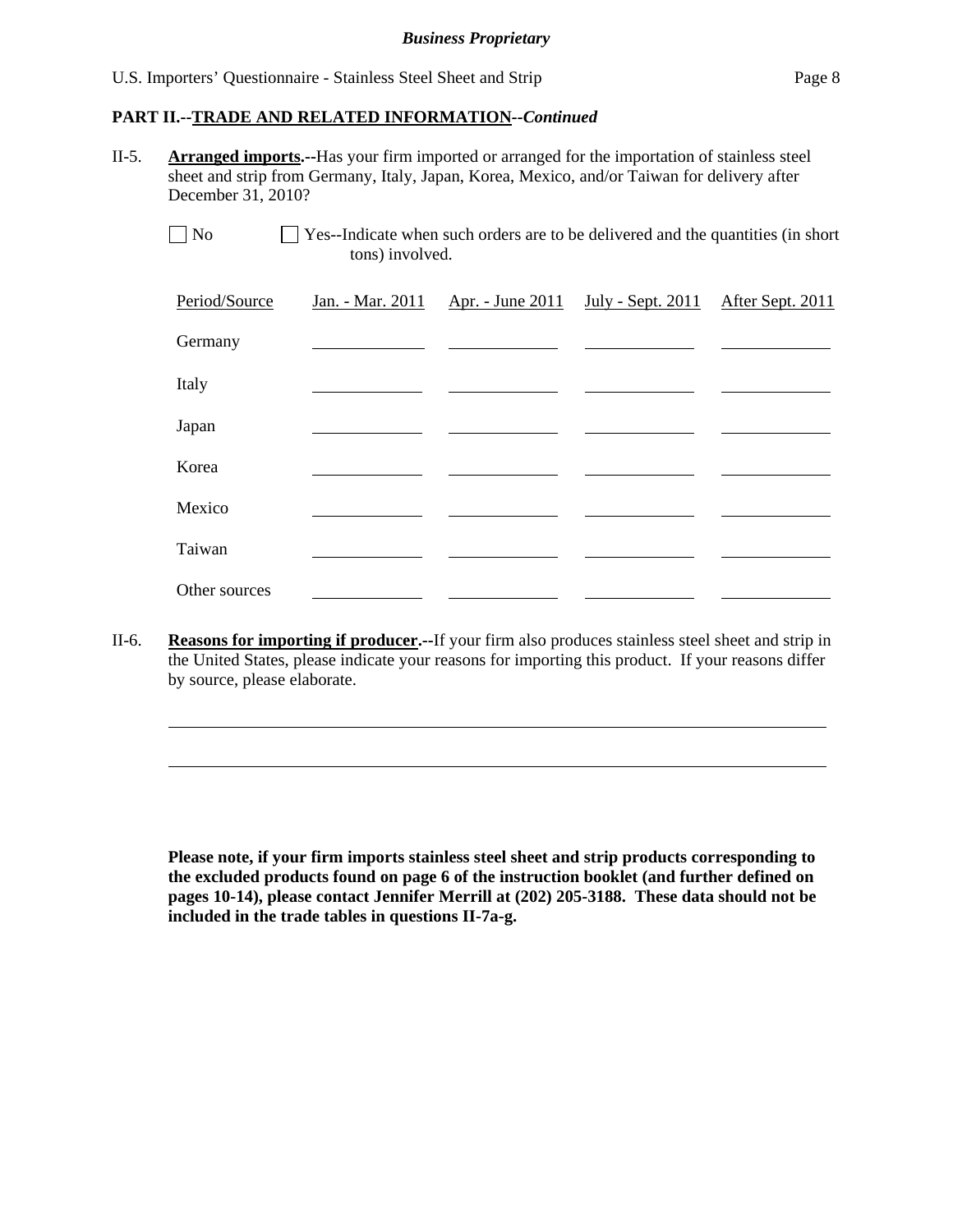# **PART II.--TRADE AND RELATED INFORMATION***--Continued*

II-7a. **Imports from Germany**.--Does your firm import stainless steel sheet and strip from Germany?

No.  $\Box$  Yes-- Report your firm's imports and your firm's shipments and inventories of stainless steel sheet and strip imported from Germany by your firm during the specified periods. (See definitions in the instruction booklet.)

# **GERMANY**

| Quantity (in short tons), value (in \$1,000)                                                                                                                                                                                                                                                                                               |               |      |      |      |      |      |  |
|--------------------------------------------------------------------------------------------------------------------------------------------------------------------------------------------------------------------------------------------------------------------------------------------------------------------------------------------|---------------|------|------|------|------|------|--|
|                                                                                                                                                                                                                                                                                                                                            | Calendar year |      |      |      |      |      |  |
| <b>Item</b>                                                                                                                                                                                                                                                                                                                                | 2005          | 2006 | 2007 | 2008 | 2009 | 2010 |  |
| <b>Beginning-of-period</b><br>inventories (quantity) (A)                                                                                                                                                                                                                                                                                   |               |      |      |      |      |      |  |
| Imports:<br>Quantity (B)                                                                                                                                                                                                                                                                                                                   |               |      |      |      |      |      |  |
| Value (C)                                                                                                                                                                                                                                                                                                                                  |               |      |      |      |      |      |  |
| U.S. shipments:<br><b>Commercial shipments:</b><br>Quantity (D)                                                                                                                                                                                                                                                                            |               |      |      |      |      |      |  |
| Value (E)                                                                                                                                                                                                                                                                                                                                  |               |      |      |      |      |      |  |
| Internal consumption/company transfers:                                                                                                                                                                                                                                                                                                    |               |      |      |      |      |      |  |
| Quantity (F)                                                                                                                                                                                                                                                                                                                               |               |      |      |      |      |      |  |
| Value <sup>1</sup> (G)                                                                                                                                                                                                                                                                                                                     |               |      |      |      |      |      |  |
| Export shipments: <sup>2</sup><br>Quantity (H)                                                                                                                                                                                                                                                                                             |               |      |      |      |      |      |  |
| Value (I)                                                                                                                                                                                                                                                                                                                                  |               |      |      |      |      |      |  |
| <b>End-of-period inventories</b><br>(quantity) (J)                                                                                                                                                                                                                                                                                         |               |      |      |      |      |      |  |
| U.S. shipments to:<br>Distributors, processors,<br>and service centers<br>(quantity) (K)                                                                                                                                                                                                                                                   |               |      |      |      |      |      |  |
| End users (L)                                                                                                                                                                                                                                                                                                                              |               |      |      |      |      |      |  |
| <sup>1</sup> Sales to related firms (including internal consumption) must be valued at fair market value. In the event that you use a<br>different basis for valuing these sales within your company, please specify that basis (e.g., cost, cost plus, etc.) and provide<br>value data using that basis for each period identified above: |               |      |      |      |      |      |  |
| <sup>2</sup> Identify your principal export markets:                                                                                                                                                                                                                                                                                       |               |      |      |      |      |      |  |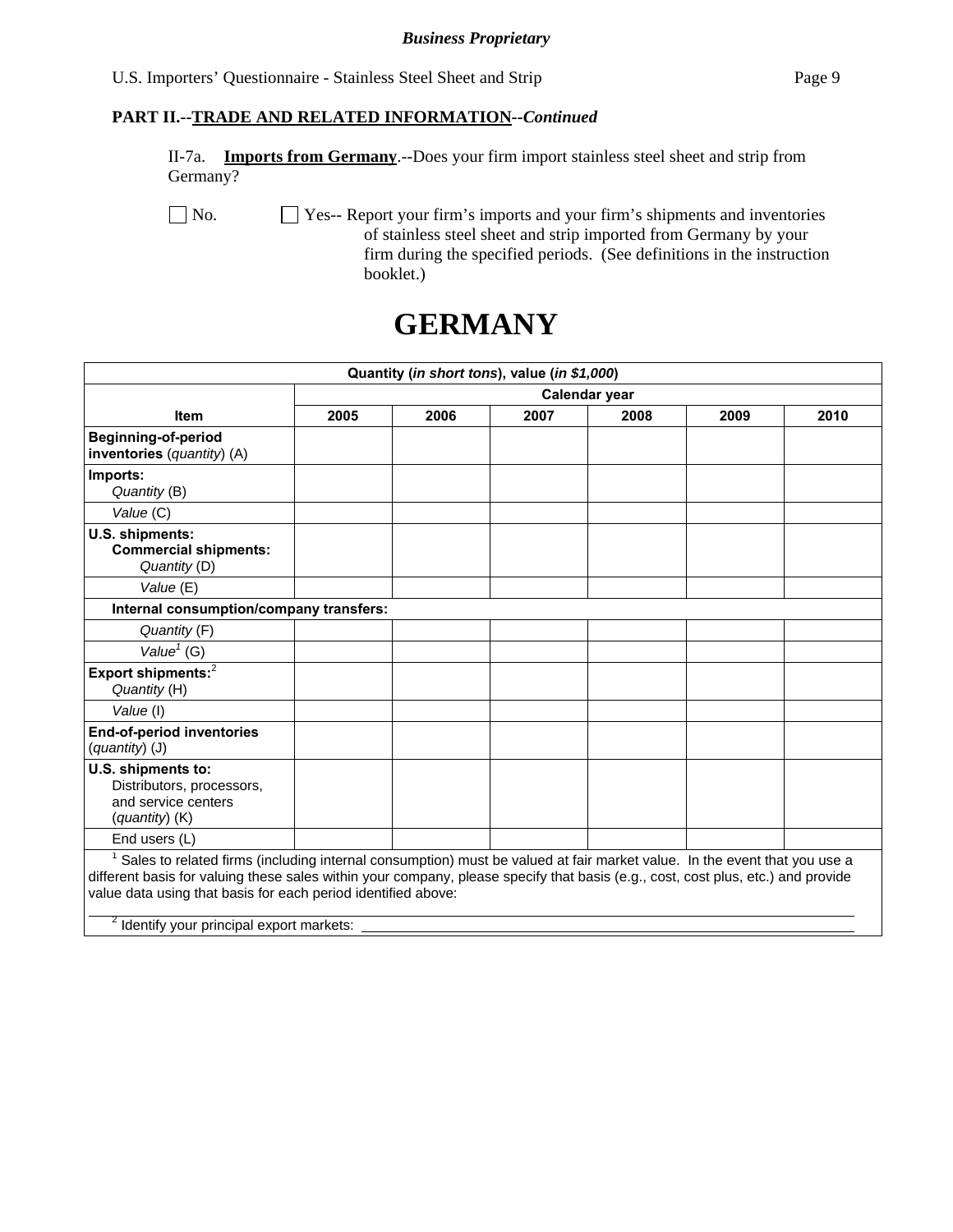U.S. Importers' Questionnaire - Stainless Steel Sheet and Strip Page 10

## **PART II.--TRADE AND RELATED INFORMATION***--Continued*

II-7b. **Imports from Italy**.--Does your firm import stainless steel sheet and strip from Italy?

No.  $\Box$  Yes-- Report your firm's imports and your firm's shipments and inventories of stainless steel sheet and strip imported from Italy by your firm during the specified periods. (See definitions in the instruction booklet.)

|                                                                                                                                                                                                                                                                                                                                                                                       |               | Quantity (in short tons), value (in \$1,000) |      |      |      |      |  |  |
|---------------------------------------------------------------------------------------------------------------------------------------------------------------------------------------------------------------------------------------------------------------------------------------------------------------------------------------------------------------------------------------|---------------|----------------------------------------------|------|------|------|------|--|--|
|                                                                                                                                                                                                                                                                                                                                                                                       | Calendar year |                                              |      |      |      |      |  |  |
| <b>Item</b>                                                                                                                                                                                                                                                                                                                                                                           | 2005          | 2006                                         | 2007 | 2008 | 2009 | 2010 |  |  |
| <b>Beginning-of-period</b><br>inventories (quantity) (A)                                                                                                                                                                                                                                                                                                                              |               |                                              |      |      |      |      |  |  |
| Imports:<br>Quantity (B)                                                                                                                                                                                                                                                                                                                                                              |               |                                              |      |      |      |      |  |  |
| Value (C)                                                                                                                                                                                                                                                                                                                                                                             |               |                                              |      |      |      |      |  |  |
| U.S. shipments:<br><b>Commercial shipments:</b><br>Quantity (D)                                                                                                                                                                                                                                                                                                                       |               |                                              |      |      |      |      |  |  |
| Value (E)                                                                                                                                                                                                                                                                                                                                                                             |               |                                              |      |      |      |      |  |  |
| Internal consumption/company transfers:                                                                                                                                                                                                                                                                                                                                               |               |                                              |      |      |      |      |  |  |
| Quantity (F)                                                                                                                                                                                                                                                                                                                                                                          |               |                                              |      |      |      |      |  |  |
| Value <sup><math>1</math></sup> (G)                                                                                                                                                                                                                                                                                                                                                   |               |                                              |      |      |      |      |  |  |
| Export shipments: <sup>2</sup><br>Quantity (H)                                                                                                                                                                                                                                                                                                                                        |               |                                              |      |      |      |      |  |  |
| Value (I)                                                                                                                                                                                                                                                                                                                                                                             |               |                                              |      |      |      |      |  |  |
| <b>End-of-period inventories</b><br>(quantity) (J)                                                                                                                                                                                                                                                                                                                                    |               |                                              |      |      |      |      |  |  |
| U.S. shipments to:<br>Distributors, processors,<br>and service centers<br>(quantity) (K)                                                                                                                                                                                                                                                                                              |               |                                              |      |      |      |      |  |  |
| End users (quantity) (L)                                                                                                                                                                                                                                                                                                                                                              |               |                                              |      |      |      |      |  |  |
| Sales to related firms (including internal consumption) must be valued at fair market value. In the event that you use a<br>different basis for valuing these sales within your company, please specify that basis (e.g., cost, cost plus, etc.) and provide<br>value data using that basis for each period identified above:<br><sup>2</sup> Identify your principal export markets: |               |                                              |      |      |      |      |  |  |

# **ITALY**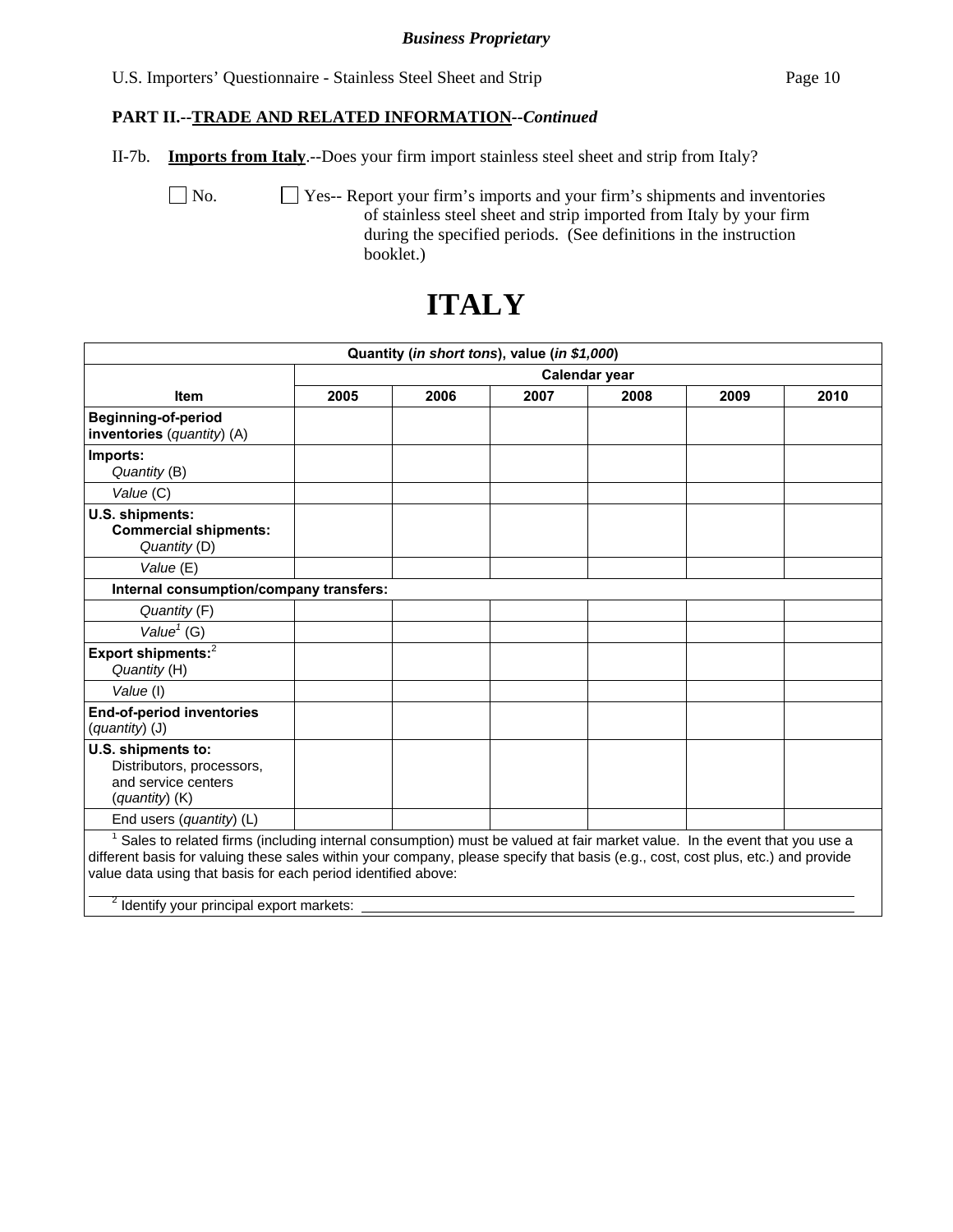U.S. Importers' Questionnaire - Stainless Steel Sheet and Strip Page 11

## **PART II.--TRADE AND RELATED INFORMATION***--Continued*

II-7c. **Imports from Japan**.--Does your firm import stainless steel sheet and strip from Japan?

No.  $\Box$  Yes-- Report your firm's imports and your firm's shipments and inventories of stainless steel sheet and strip imported from Japan by your firm during the specified periods. (See definitions in the instruction booklet.)

|                                                                                                                                                                                                                                                                                                                                                                                                    |               |      | Quantity (in short tons), value (in \$1,000) |      |      |      |  |  |
|----------------------------------------------------------------------------------------------------------------------------------------------------------------------------------------------------------------------------------------------------------------------------------------------------------------------------------------------------------------------------------------------------|---------------|------|----------------------------------------------|------|------|------|--|--|
|                                                                                                                                                                                                                                                                                                                                                                                                    | Calendar year |      |                                              |      |      |      |  |  |
| <b>Item</b>                                                                                                                                                                                                                                                                                                                                                                                        | 2005          | 2006 | 2007                                         | 2008 | 2009 | 2010 |  |  |
| <b>Beginning-of-period</b><br>inventories (quantity) (A)                                                                                                                                                                                                                                                                                                                                           |               |      |                                              |      |      |      |  |  |
| Imports:<br>Quantity (B)                                                                                                                                                                                                                                                                                                                                                                           |               |      |                                              |      |      |      |  |  |
| Value (C)                                                                                                                                                                                                                                                                                                                                                                                          |               |      |                                              |      |      |      |  |  |
| U.S. shipments:<br><b>Commercial shipments:</b><br>Quantity (D)                                                                                                                                                                                                                                                                                                                                    |               |      |                                              |      |      |      |  |  |
| Value (E)                                                                                                                                                                                                                                                                                                                                                                                          |               |      |                                              |      |      |      |  |  |
| Internal consumption/company transfers:                                                                                                                                                                                                                                                                                                                                                            |               |      |                                              |      |      |      |  |  |
| Quantity (F)                                                                                                                                                                                                                                                                                                                                                                                       |               |      |                                              |      |      |      |  |  |
| Value <sup>1</sup> (G)                                                                                                                                                                                                                                                                                                                                                                             |               |      |                                              |      |      |      |  |  |
| Export shipments: <sup>2</sup><br>Quantity (H)                                                                                                                                                                                                                                                                                                                                                     |               |      |                                              |      |      |      |  |  |
| Value (I)                                                                                                                                                                                                                                                                                                                                                                                          |               |      |                                              |      |      |      |  |  |
| <b>End-of-period inventories</b><br>(quantity) (J)                                                                                                                                                                                                                                                                                                                                                 |               |      |                                              |      |      |      |  |  |
| U.S. shipments to:<br>Distributors, processors,<br>and service centers<br>(quantity) (K)                                                                                                                                                                                                                                                                                                           |               |      |                                              |      |      |      |  |  |
| End users ( <i>quantity</i> ) (L)                                                                                                                                                                                                                                                                                                                                                                  |               |      |                                              |      |      |      |  |  |
| <sup>1</sup> Sales to related firms (including internal consumption) must be valued at fair market value. In the event that you use a<br>different basis for valuing these sales within your company, please specify that basis (e.g., cost, cost plus, etc.) and provide<br>value data using that basis for each period identified above:<br><sup>2</sup> Identify your principal export markets: |               |      |                                              |      |      |      |  |  |
|                                                                                                                                                                                                                                                                                                                                                                                                    |               |      |                                              |      |      |      |  |  |

# **JAPAN**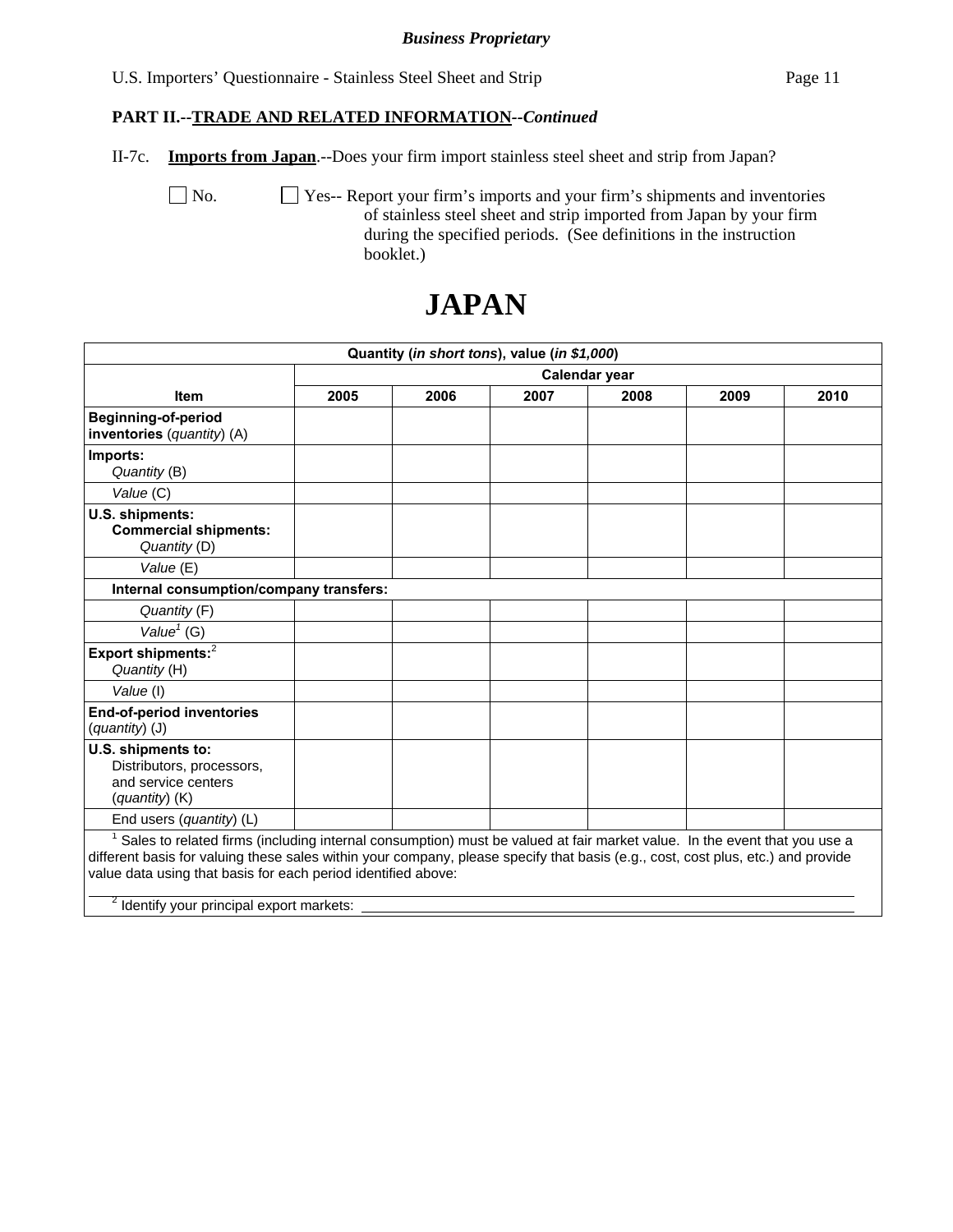U.S. Importers' Questionnaire - Stainless Steel Sheet and Strip Page 12

# **PART II.--TRADE AND RELATED INFORMATION***--Continued*

II-7d. **Imports from Korea**.--Does your firm import stainless steel sheet and strip from Korea?

 No. Yes-- Report your firm's imports and your firm's shipments and inventories of stainless steel sheet and strip imported from Korea by your firm during the specified periods. (See definitions in the instruction booklet.)

|                                                                                                                                                                                                                                                                                                                                                                                           |               |      | Quantity (in short tons), value (in \$1,000) |      |      |      |  |  |
|-------------------------------------------------------------------------------------------------------------------------------------------------------------------------------------------------------------------------------------------------------------------------------------------------------------------------------------------------------------------------------------------|---------------|------|----------------------------------------------|------|------|------|--|--|
|                                                                                                                                                                                                                                                                                                                                                                                           | Calendar year |      |                                              |      |      |      |  |  |
| <b>Item</b>                                                                                                                                                                                                                                                                                                                                                                               | 2005          | 2006 | 2007                                         | 2008 | 2009 | 2010 |  |  |
| <b>Beginning-of-period</b><br>inventories (quantity) (A)                                                                                                                                                                                                                                                                                                                                  |               |      |                                              |      |      |      |  |  |
| Imports:<br>Quantity (B)                                                                                                                                                                                                                                                                                                                                                                  |               |      |                                              |      |      |      |  |  |
| Value (C)                                                                                                                                                                                                                                                                                                                                                                                 |               |      |                                              |      |      |      |  |  |
| U.S. shipments:<br><b>Commercial shipments:</b><br>Quantity (D)                                                                                                                                                                                                                                                                                                                           |               |      |                                              |      |      |      |  |  |
| Value (E)                                                                                                                                                                                                                                                                                                                                                                                 |               |      |                                              |      |      |      |  |  |
| Internal consumption/company transfers:                                                                                                                                                                                                                                                                                                                                                   |               |      |                                              |      |      |      |  |  |
| Quantity (F)                                                                                                                                                                                                                                                                                                                                                                              |               |      |                                              |      |      |      |  |  |
| Value <sup><math>1</math></sup> (G)                                                                                                                                                                                                                                                                                                                                                       |               |      |                                              |      |      |      |  |  |
| Export shipments: <sup>2</sup><br>Quantity (H)                                                                                                                                                                                                                                                                                                                                            |               |      |                                              |      |      |      |  |  |
| Value (I)                                                                                                                                                                                                                                                                                                                                                                                 |               |      |                                              |      |      |      |  |  |
| <b>End-of-period inventories</b><br>(quantity) (J)                                                                                                                                                                                                                                                                                                                                        |               |      |                                              |      |      |      |  |  |
| U.S. shipments to:<br>Distributors, processors,<br>and service centers<br>$(quantity)$ (K)                                                                                                                                                                                                                                                                                                |               |      |                                              |      |      |      |  |  |
| End users ( <i>quantity</i> ) (L)                                                                                                                                                                                                                                                                                                                                                         |               |      |                                              |      |      |      |  |  |
| $1$ Sales to related firms (including internal consumption) must be valued at fair market value. In the event that you use a<br>different basis for valuing these sales within your company, please specify that basis (e.g., cost, cost plus, etc.) and provide<br>value data using that basis for each period identified above:<br><sup>2</sup> Identify your principal export markets: |               |      |                                              |      |      |      |  |  |

# **KOREA**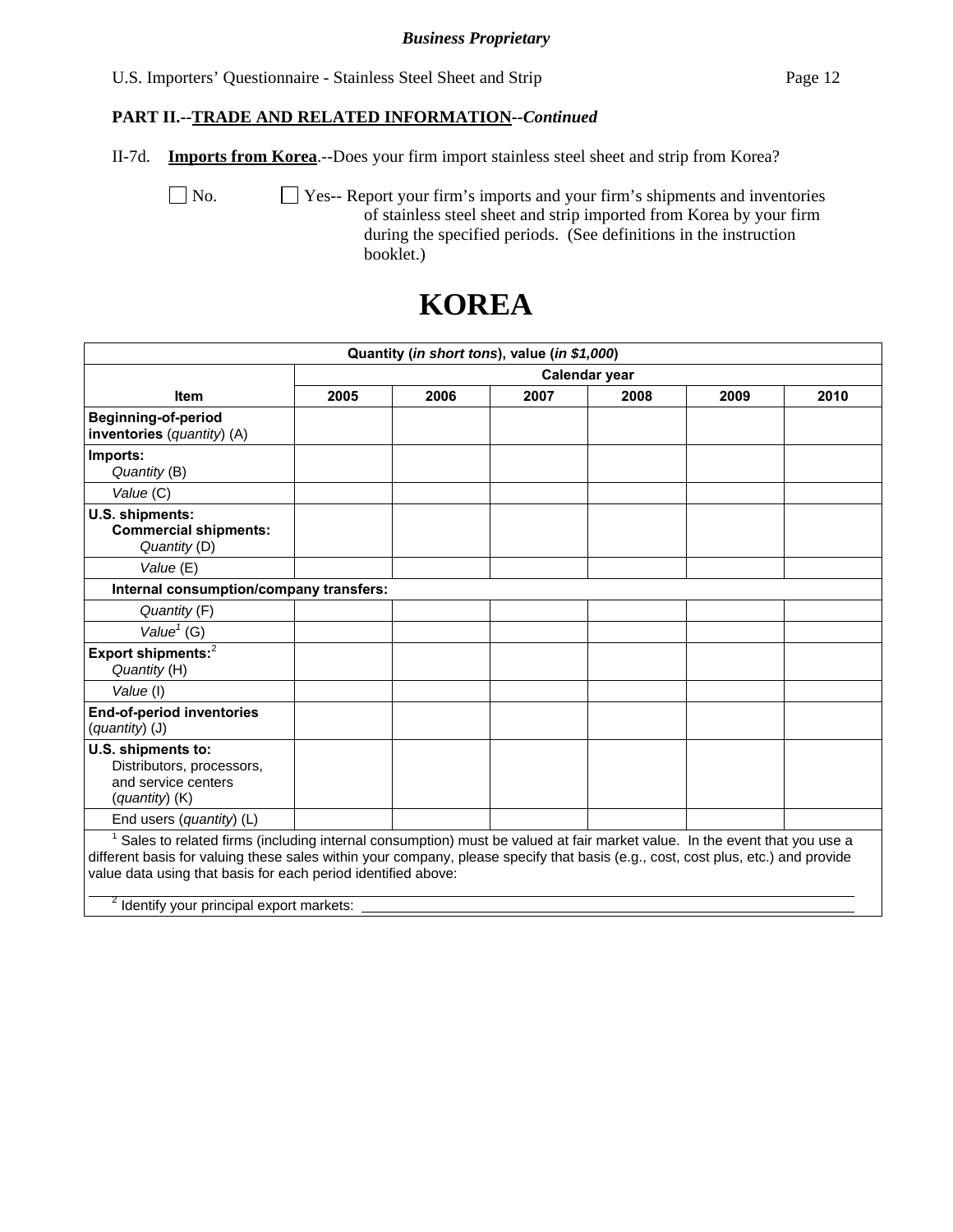U.S. Importers' Questionnaire - Stainless Steel Sheet and Strip Page 13

# **PART II.--TRADE AND RELATED INFORMATION***--Continued*

II-7e. **Imports from Mexico**.--Does your firm import stainless steel sheet and strip from Mexico?

No.  $\Box$  Yes-- Report your firm's imports and your firm's shipments and inventories of stainless steel sheet and strip imported from Mexico by your firm during the specified periods. (See definitions in the instruction booklet.)

# **MEXICO**

|                                                                                                                                                                                                                                                                                                                                                                                                    |               |      | Quantity (in short tons), value (in \$1,000) |      |      |      |  |  |  |
|----------------------------------------------------------------------------------------------------------------------------------------------------------------------------------------------------------------------------------------------------------------------------------------------------------------------------------------------------------------------------------------------------|---------------|------|----------------------------------------------|------|------|------|--|--|--|
|                                                                                                                                                                                                                                                                                                                                                                                                    | Calendar year |      |                                              |      |      |      |  |  |  |
| <b>Item</b>                                                                                                                                                                                                                                                                                                                                                                                        | 2005          | 2006 | 2007                                         | 2008 | 2009 | 2010 |  |  |  |
| <b>Beginning-of-period</b><br>inventories (quantity) (A)                                                                                                                                                                                                                                                                                                                                           |               |      |                                              |      |      |      |  |  |  |
| Imports:<br>Quantity (B)                                                                                                                                                                                                                                                                                                                                                                           |               |      |                                              |      |      |      |  |  |  |
| Value (C)                                                                                                                                                                                                                                                                                                                                                                                          |               |      |                                              |      |      |      |  |  |  |
| U.S. shipments:<br><b>Commercial shipments:</b><br>Quantity (D)                                                                                                                                                                                                                                                                                                                                    |               |      |                                              |      |      |      |  |  |  |
| Value (E)                                                                                                                                                                                                                                                                                                                                                                                          |               |      |                                              |      |      |      |  |  |  |
| Internal consumption/company transfers:                                                                                                                                                                                                                                                                                                                                                            |               |      |                                              |      |      |      |  |  |  |
| Quantity (F)                                                                                                                                                                                                                                                                                                                                                                                       |               |      |                                              |      |      |      |  |  |  |
| Value <sup><math>1</math></sup> (G)                                                                                                                                                                                                                                                                                                                                                                |               |      |                                              |      |      |      |  |  |  |
| Export shipments: <sup>2</sup><br>Quantity (H)                                                                                                                                                                                                                                                                                                                                                     |               |      |                                              |      |      |      |  |  |  |
| Value (I)                                                                                                                                                                                                                                                                                                                                                                                          |               |      |                                              |      |      |      |  |  |  |
| <b>End-of-period inventories</b><br>(quantity) (J)                                                                                                                                                                                                                                                                                                                                                 |               |      |                                              |      |      |      |  |  |  |
| U.S. shipments to:<br>Distributors, processors,<br>and service centers<br>(quantity) (K)                                                                                                                                                                                                                                                                                                           |               |      |                                              |      |      |      |  |  |  |
| End users $(quantity)$ (L)                                                                                                                                                                                                                                                                                                                                                                         |               |      |                                              |      |      |      |  |  |  |
| <sup>1</sup> Sales to related firms (including internal consumption) must be valued at fair market value. In the event that you use a<br>different basis for valuing these sales within your company, please specify that basis (e.g., cost, cost plus, etc.) and provide<br>value data using that basis for each period identified above:<br><sup>2</sup> Identify your principal export markets: |               |      |                                              |      |      |      |  |  |  |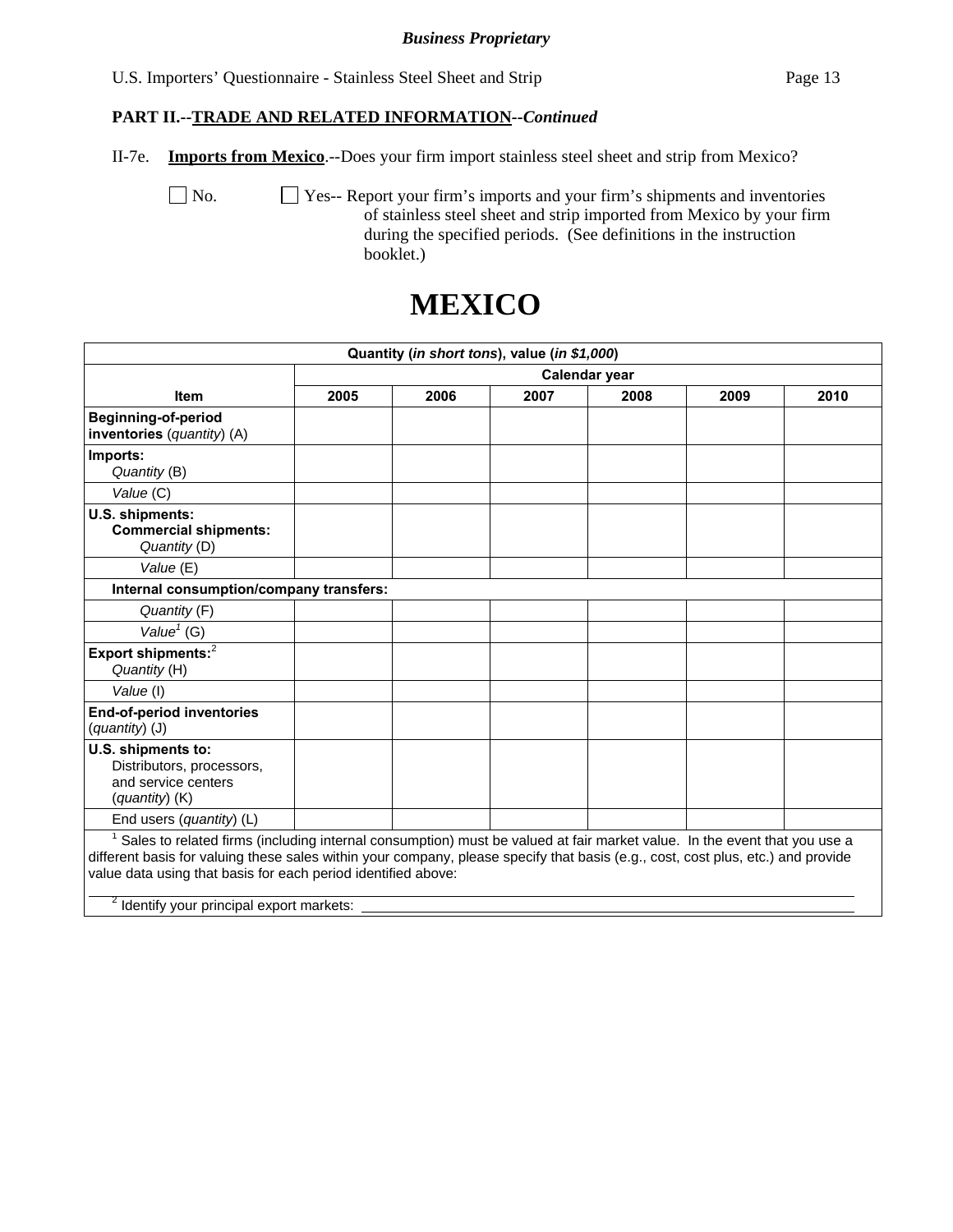U.S. Importers' Questionnaire - Stainless Steel Sheet and Strip Page 14

## **PART II.--TRADE AND RELATED INFORMATION***--Continued*

II-7f. **Imports from Taiwan**.--Does your firm import stainless steel sheet and strip from Taiwan?

No.  $\Box$  Yes-- Report your firm's imports and your firm's shipments and inventories of stainless steel sheet and strip imported from Taiwan by your firm during the specified periods. (See definitions in the instruction booklet.)

# **TAIWAN**

|                                                                                                                                                                                                                                                                                                                               |               | Quantity (in short tons), value (in \$1,000) |      |      |      |      |  |  |
|-------------------------------------------------------------------------------------------------------------------------------------------------------------------------------------------------------------------------------------------------------------------------------------------------------------------------------|---------------|----------------------------------------------|------|------|------|------|--|--|
|                                                                                                                                                                                                                                                                                                                               | Calendar year |                                              |      |      |      |      |  |  |
| <b>Item</b>                                                                                                                                                                                                                                                                                                                   | 2005          | 2006                                         | 2007 | 2008 | 2009 | 2010 |  |  |
| <b>Beginning-of-period</b><br>inventories (quantity) (A)                                                                                                                                                                                                                                                                      |               |                                              |      |      |      |      |  |  |
| Imports:<br>Quantity (B)                                                                                                                                                                                                                                                                                                      |               |                                              |      |      |      |      |  |  |
| Value (C)                                                                                                                                                                                                                                                                                                                     |               |                                              |      |      |      |      |  |  |
| U.S. shipments:<br><b>Commercial shipments:</b><br>Quantity (D)                                                                                                                                                                                                                                                               |               |                                              |      |      |      |      |  |  |
| Value (E)                                                                                                                                                                                                                                                                                                                     |               |                                              |      |      |      |      |  |  |
| Internal consumption/company transfers:                                                                                                                                                                                                                                                                                       |               |                                              |      |      |      |      |  |  |
| Quantity (F)                                                                                                                                                                                                                                                                                                                  |               |                                              |      |      |      |      |  |  |
| Value <sup><math>1</math></sup> (G)                                                                                                                                                                                                                                                                                           |               |                                              |      |      |      |      |  |  |
| Export shipments: $2$<br>Quantity (H)                                                                                                                                                                                                                                                                                         |               |                                              |      |      |      |      |  |  |
| Value (I)                                                                                                                                                                                                                                                                                                                     |               |                                              |      |      |      |      |  |  |
| <b>End-of-period inventories</b><br>(quantity) (J)                                                                                                                                                                                                                                                                            |               |                                              |      |      |      |      |  |  |
| U.S. shipments to:<br>Distributors, processors,<br>and service centers<br>$(quantity)$ (K)                                                                                                                                                                                                                                    |               |                                              |      |      |      |      |  |  |
| End users (quantity) (L)                                                                                                                                                                                                                                                                                                      |               |                                              |      |      |      |      |  |  |
| Sales to related firms (including internal consumption) must be valued at fair market value. In the event that you use a<br>different basis for valuing these sales within your company, please specify that basis (e.g., cost, cost plus, etc.) and provide<br>value data using that basis for each period identified above: |               |                                              |      |      |      |      |  |  |
| <sup>2</sup> Identify your principal export markets:<br>Note.—For each period identified above, please indicate the quantity and value of imports produced by the following<br>companies:                                                                                                                                     |               |                                              |      |      |      |      |  |  |

Chang Mien:

Tung Mung: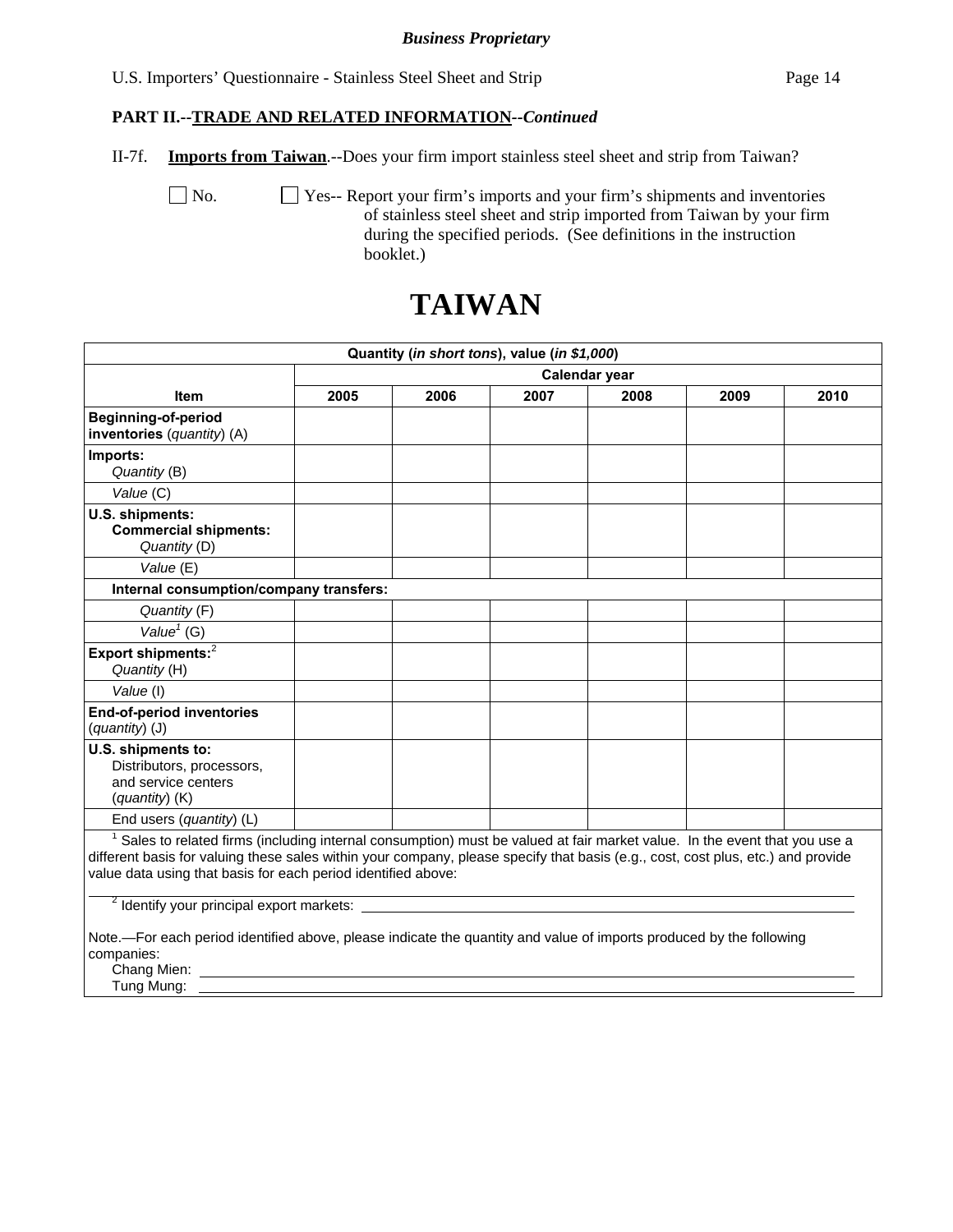# **PART II.--TRADE AND RELATED INFORMATION***--Continued*

II-7g. **Imports from ALL OTHER SOURCES**.--Does your firm import stainless steel sheet and strip from countries other than Germany, Italy, Japan, Korea, Mexico, and Taiwan?

 No. Yes-- Report your firm's imports and your firm's shipments and inventories of stainless steel sheet and strip imported from countries other than Germany, Italy, Japan, Korea, Mexico, and Taiwan by your firm during the specified periods. (See definitions in the instruction booklet.)

# **ALL OTHER SOURCES COMBINED**

|                                                                                                                                                                                                                                                                                                                                                                          |               |      | Quantity (in short tons), value (in \$1,000) |      |      |      |  |  |
|--------------------------------------------------------------------------------------------------------------------------------------------------------------------------------------------------------------------------------------------------------------------------------------------------------------------------------------------------------------------------|---------------|------|----------------------------------------------|------|------|------|--|--|
|                                                                                                                                                                                                                                                                                                                                                                          | Calendar year |      |                                              |      |      |      |  |  |
| <b>Item</b>                                                                                                                                                                                                                                                                                                                                                              | 2005          | 2006 | 2007                                         | 2008 | 2009 | 2010 |  |  |
| <b>Beginning-of-period</b><br>inventories (quantity) (A)                                                                                                                                                                                                                                                                                                                 |               |      |                                              |      |      |      |  |  |
| Imports:<br>Quantity (B)                                                                                                                                                                                                                                                                                                                                                 |               |      |                                              |      |      |      |  |  |
| Value (C)                                                                                                                                                                                                                                                                                                                                                                |               |      |                                              |      |      |      |  |  |
| U.S. shipments:<br><b>Commercial shipments:</b><br>Quantity (D)                                                                                                                                                                                                                                                                                                          |               |      |                                              |      |      |      |  |  |
| Value (E)                                                                                                                                                                                                                                                                                                                                                                |               |      |                                              |      |      |      |  |  |
| Internal consumption/company transfers:                                                                                                                                                                                                                                                                                                                                  |               |      |                                              |      |      |      |  |  |
| Quantity (F)                                                                                                                                                                                                                                                                                                                                                             |               |      |                                              |      |      |      |  |  |
| Value $1$ (G)                                                                                                                                                                                                                                                                                                                                                            |               |      |                                              |      |      |      |  |  |
| Export shipments: <sup>2</sup><br>Quantity (H)                                                                                                                                                                                                                                                                                                                           |               |      |                                              |      |      |      |  |  |
| Value (I)                                                                                                                                                                                                                                                                                                                                                                |               |      |                                              |      |      |      |  |  |
| <b>End-of-period inventories</b><br>(quantity) (J)                                                                                                                                                                                                                                                                                                                       |               |      |                                              |      |      |      |  |  |
| U.S. shipments to:<br>Distributors, processors,<br>and service centers<br>$(quantity)$ (K)                                                                                                                                                                                                                                                                               |               |      |                                              |      |      |      |  |  |
| End users (quantity) (L)                                                                                                                                                                                                                                                                                                                                                 |               |      |                                              |      |      |      |  |  |
| Sales to related firms (including internal consumption) must be valued at fair market value. In the event that you use a<br>different basis for valuing these sales within your company, please specify that basis (e.g., cost, cost plus, etc.) and provide<br>value data using that basis for each period identified above:<br>$\frac{2}{100}$ principal over marketer |               |      |                                              |      |      |      |  |  |

Identify your principal export markets: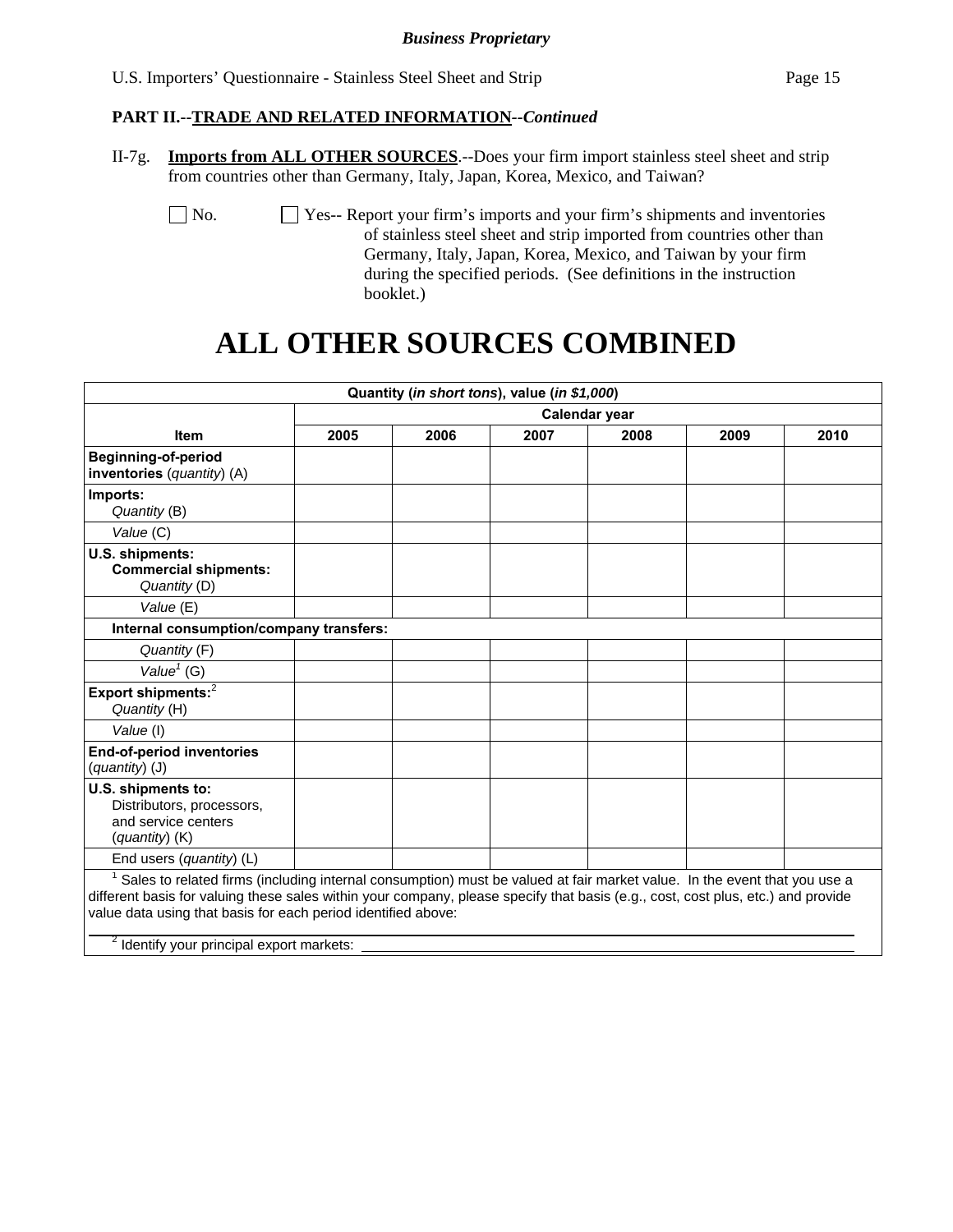# **PART II.--TRADE AND RELATED INFORMATION***--Continued*

#### II-8. **Reconciliation of import data.--**

l

(a) Please note that the quantities reported in question II-7 should reconcile as follows in each period (*i.e.*, in each column):

| Reconciliation          |                                                        |  |
|-------------------------|--------------------------------------------------------|--|
| $A + B - D - F - H = J$ | Do these data reconcile? $\Box$ Yes $\Box$ No--(Please |  |
|                         | explain:                                               |  |
| $K + L = D$             | Do these data reconcile? $\Box$ Yes $\Box$ No--(Please |  |
|                         | explain:                                               |  |

(b) Please note that the quantities reported for end-of-period inventories should equal the beginning-of-period inventories reported in the subsequent calendar year (*i.e.*, line J of year 2005 should equal line A of year 2006). Do these data reconcile for each adjacent calendar year?

 $\Box$  Yes.  $\Box$  No--Please explain.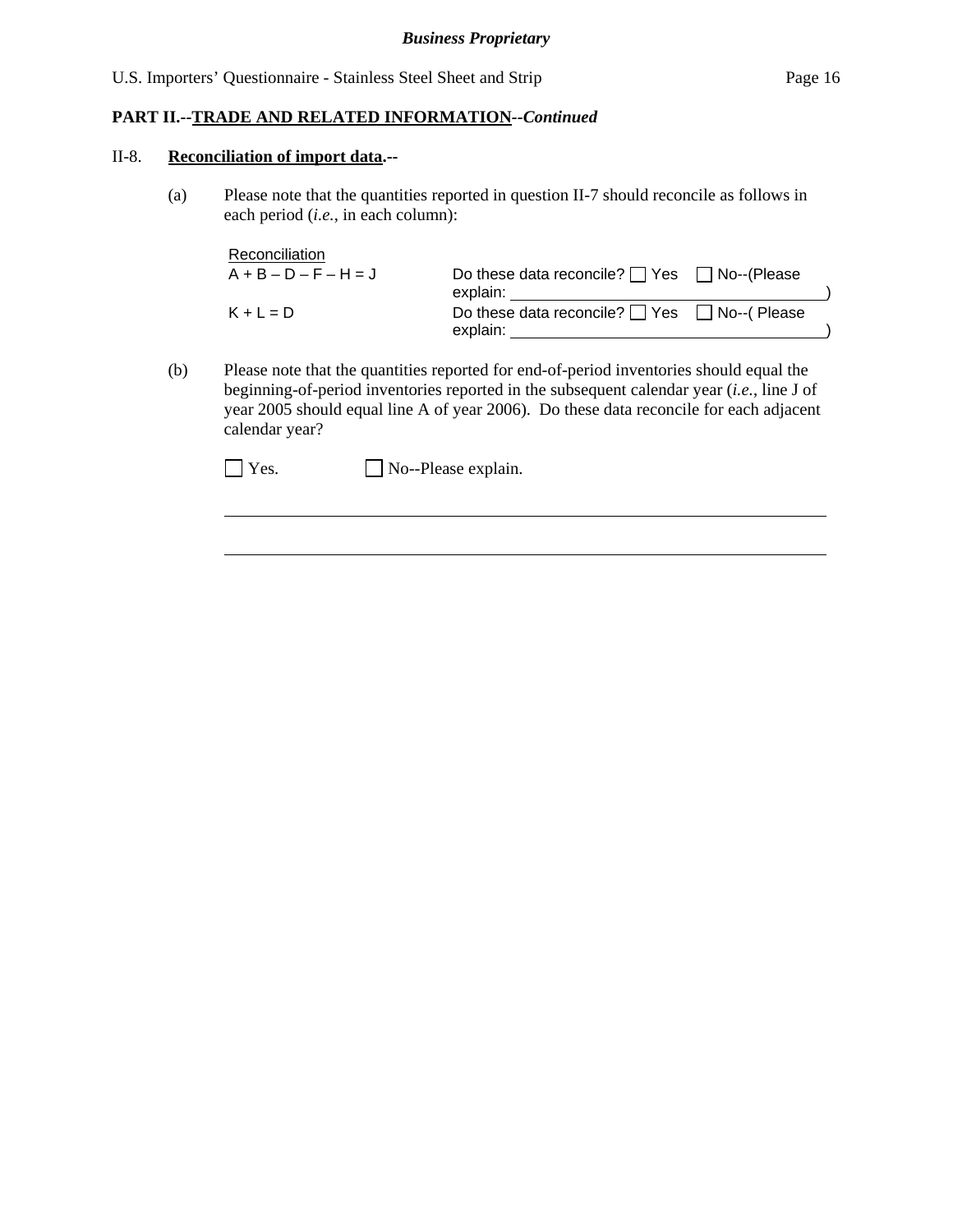$\overline{a}$ 

# **PART II.--TRADE AND RELATED INFORMATION***--Continued*

**For questions II-9 and II-10, if your response differs for particular subject countries, please indicate and explain the particular effect of imposition and/or revocation of the order(s).**

II-9. **Effect of orders.--**Describe the significance of the existing countervailing duty order (Korea) and antidumping duty orders (Germany, Italy, Japan, Korea, Mexico, and Taiwan) covering imports of stainless steel sheet and strip in terms of its effect on your firm's imports, U.S. shipments of imports, and inventories. You may wish to compare your firm's operations before and after the imposition of the orders.

| $II-10.$ | <b>Likely effect of revocation of orders.</b> --Would your firm anticipate any changes in its imports,<br>U.S. shipments of imports, or inventories of stainless steel sheet and strip in the future if the<br>countervailing duty order (Korea) and/or antidumping duty orders (Germany, Italy, Japan, Korea,<br>Mexico, and Taiwan) on stainless steel sheet and strip were to be revoked? |
|----------|----------------------------------------------------------------------------------------------------------------------------------------------------------------------------------------------------------------------------------------------------------------------------------------------------------------------------------------------------------------------------------------------|
|          | <b>No</b><br>Yes-Supply details as to the time, nature, and significance of such changes<br>and provide underlying assumptions, along with relevant portions of<br>business plans or other supporting documentation for any trends or<br>projections you may provide.                                                                                                                        |
|          |                                                                                                                                                                                                                                                                                                                                                                                              |
|          |                                                                                                                                                                                                                                                                                                                                                                                              |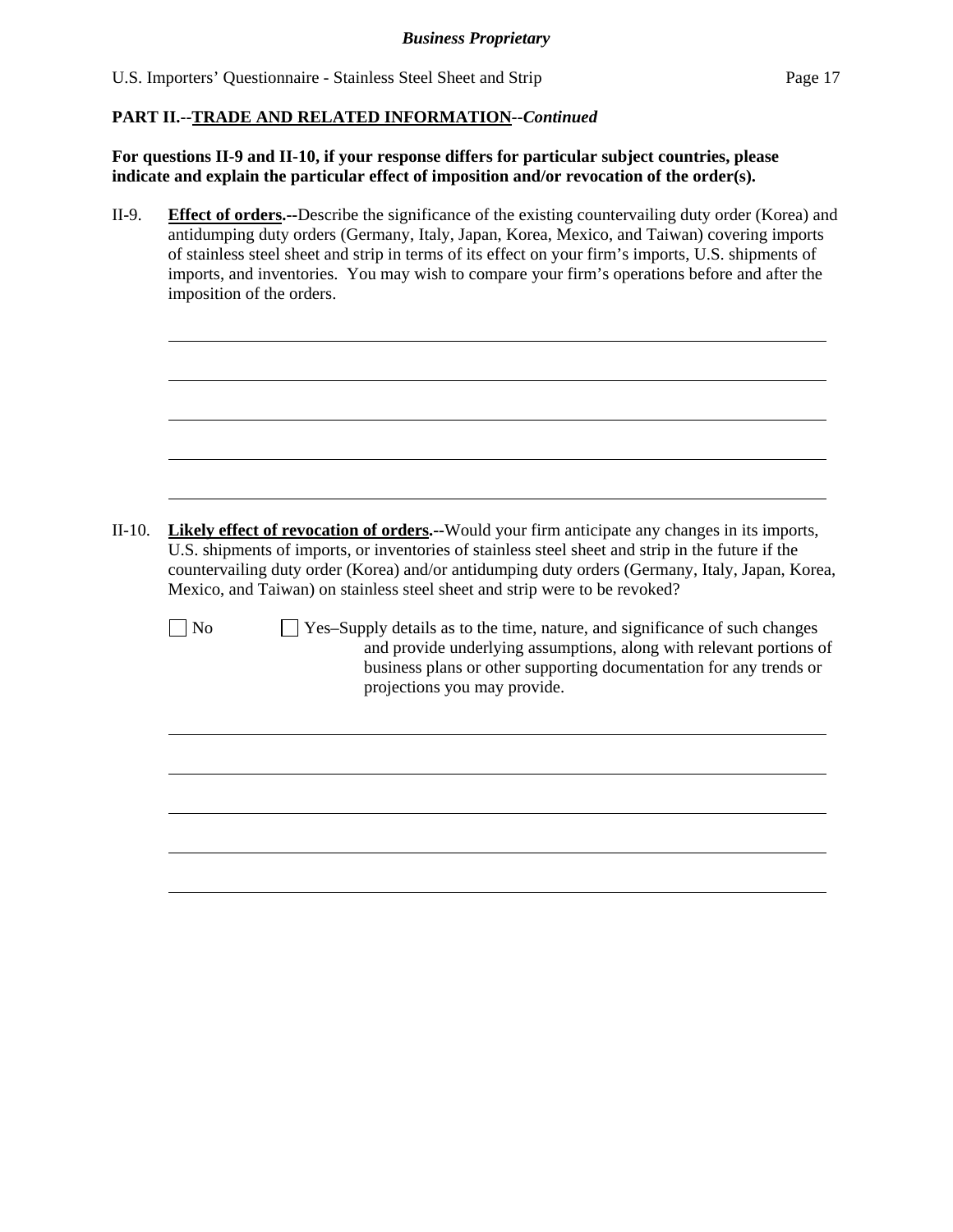U.S. Importers' Questionnaire - Stainless Steel Sheet and Strip Page 18

# **PART III.--PRICING AND MARKET FACTORS**

Further information on this part of the questionnaire can be obtained from **Cindy Cohen** (202-205-3230, cindy.cohen@usitc.gov).

III-1. Please identify the individual to be contacted regarding the confidential information requested in part III?

Name and title:

Please indicate the manner by which Commission staff may contact the individual responsible for parts III with questions regarding the submitted confidential information.

| $\cdot$ $\cdot$<br>±-mail∶ | Telephone: |
|----------------------------|------------|
| Fax:                       |            |

# **PRICE DATA**

This section requests quarterly price and quantity data, f.o.b. your U.S. point of shipment, for your commercial shipments to unrelated U.S. customers since 2005 of the following products you imported from Germany, Italy, Japan, Korea, Mexico, and Taiwan:

*Product 1***.-AISI Grade 304, 0.075 inch nominal thickness (0.068-0.082 inch actual), width 48-60 inches, 2B finish.** 

*Product 2***.--AISI Grade 304, 0.029 inch nominal thickness (0.0291-0.032 inch actual), width 48-60 inches, 2B finish.** 

*Product 3***.-- AISI Grade 430, 0.036 inch nominal thickness (0.032-0.040 inch actual), width 36-48 inches, bright-annealed (BA) or "Best Bright" finish.** 

*Product 4***.--AISI Grade 316L, 0.060 inch nominal thickness (0.054-0.066 inch actual), width 48-60 inches, 2B finish.** 

**Please note that total dollar values should be f.o.b., U.S. point of shipment and should not include U.S.-inland transportation costs. Total dollar values should reflect the** *final net* **amount paid to you (i.e., should be net of all deductions for discounts or rebates). See instruction booklet**.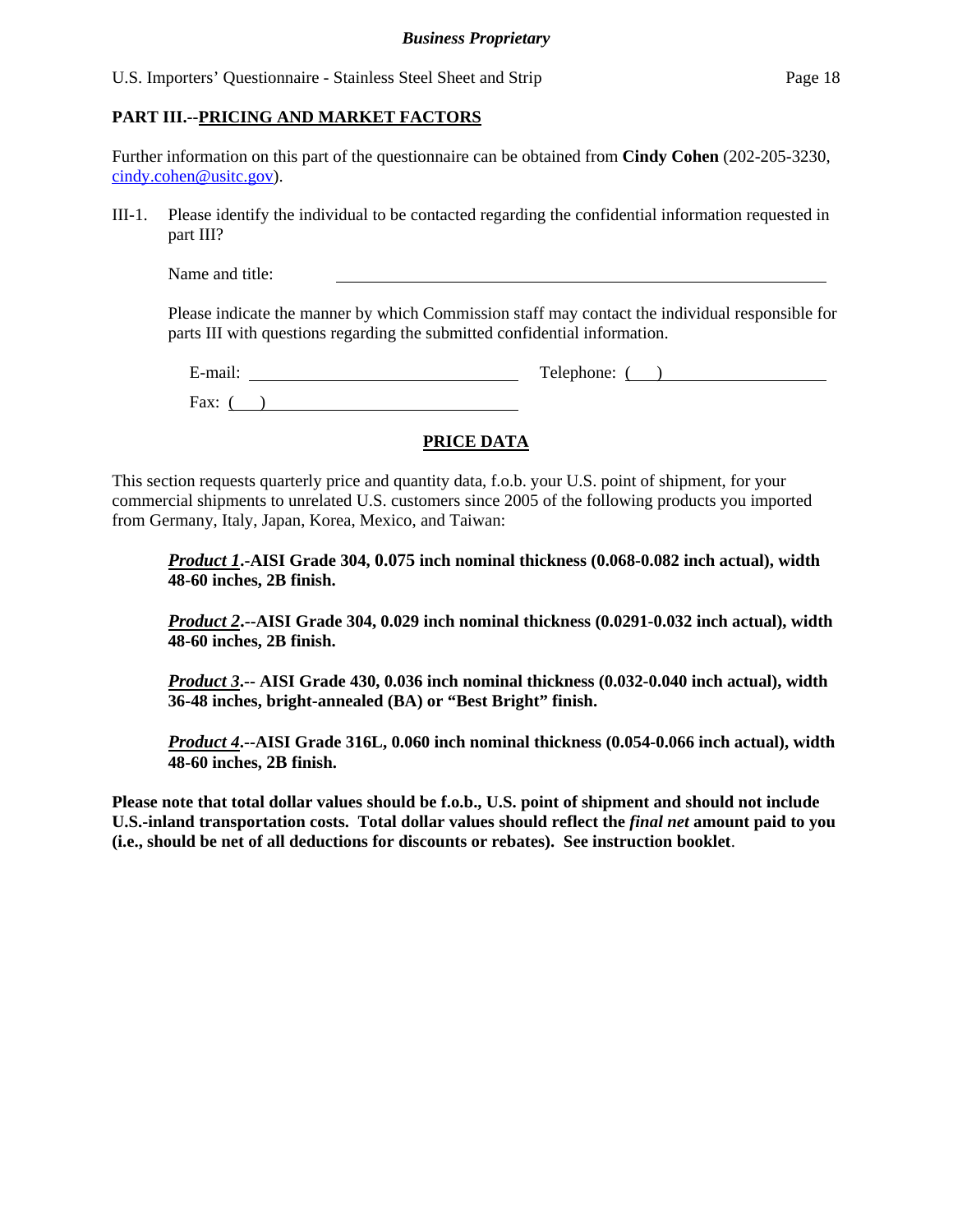U.S. Importers' Questionnaire - Stainless Steel Sheet and Strip Page 19

## **PART III.--PRICING AND MARKET FACTORS***--Continued*

III-2.-(a). **Price data**.--Report below the quarterly price data<sup>1</sup> for pricing products<sup>2</sup> imported from Germany, Italy, Japan, Korea, Mexico, and Taiwan and sold by your firm.

# **Germany**

|                                                                                                                                  | Product 1                   |                           | <b>Product 2</b>            |                           |                             | Product 3          | <b>Product 4</b>            |                           |
|----------------------------------------------------------------------------------------------------------------------------------|-----------------------------|---------------------------|-----------------------------|---------------------------|-----------------------------|--------------------|-----------------------------|---------------------------|
| Period of shipment                                                                                                               | Quantity<br>(short<br>tons) | <b>Value</b><br>(dollars) | Quantity<br>(short<br>tons) | <b>Value</b><br>(dollars) | Quantity<br>(short<br>tons) | Value<br>(dollars) | Quantity<br>(short<br>tons) | <b>Value</b><br>(dollars) |
| 2005:                                                                                                                            |                             |                           |                             |                           |                             |                    |                             |                           |
| January-March                                                                                                                    |                             |                           |                             |                           |                             |                    |                             |                           |
| April-June                                                                                                                       |                             |                           |                             |                           |                             |                    |                             |                           |
| July-September                                                                                                                   |                             |                           |                             |                           |                             |                    |                             |                           |
| October-December                                                                                                                 |                             |                           |                             |                           |                             |                    |                             |                           |
| 2006:                                                                                                                            |                             |                           |                             |                           |                             |                    |                             |                           |
| January-March                                                                                                                    |                             |                           |                             |                           |                             |                    |                             |                           |
| April-June                                                                                                                       |                             |                           |                             |                           |                             |                    |                             |                           |
| July-September                                                                                                                   |                             |                           |                             |                           |                             |                    |                             |                           |
| October-December                                                                                                                 |                             |                           |                             |                           |                             |                    |                             |                           |
| 2007:                                                                                                                            |                             |                           |                             |                           |                             |                    |                             |                           |
| January-March                                                                                                                    |                             |                           |                             |                           |                             |                    |                             |                           |
| April-June                                                                                                                       |                             |                           |                             |                           |                             |                    |                             |                           |
| July-September                                                                                                                   |                             |                           |                             |                           |                             |                    |                             |                           |
| October-December                                                                                                                 |                             |                           |                             |                           |                             |                    |                             |                           |
| 2008:                                                                                                                            |                             |                           |                             |                           |                             |                    |                             |                           |
| January-March                                                                                                                    |                             |                           |                             |                           |                             |                    |                             |                           |
| April-June                                                                                                                       |                             |                           |                             |                           |                             |                    |                             |                           |
| July-September                                                                                                                   |                             |                           |                             |                           |                             |                    |                             |                           |
| October-December                                                                                                                 |                             |                           |                             |                           |                             |                    |                             |                           |
| 2009:                                                                                                                            |                             |                           |                             |                           |                             |                    |                             |                           |
| January-March                                                                                                                    |                             |                           |                             |                           |                             |                    |                             |                           |
| April-June                                                                                                                       |                             |                           |                             |                           |                             |                    |                             |                           |
| July-September                                                                                                                   |                             |                           |                             |                           |                             |                    |                             |                           |
| October-December                                                                                                                 |                             |                           |                             |                           |                             |                    |                             |                           |
| 2010:                                                                                                                            |                             |                           |                             |                           |                             |                    |                             |                           |
| January-March                                                                                                                    |                             |                           |                             |                           |                             |                    |                             |                           |
| April-June                                                                                                                       |                             |                           |                             |                           |                             |                    |                             |                           |
| July-September                                                                                                                   |                             |                           |                             |                           |                             |                    |                             |                           |
| October-December                                                                                                                 |                             |                           |                             |                           |                             |                    |                             |                           |
| Net values (i.e., gross sales values less all discounts, allowances, rebates, prepaid freight, and the value of returned goods), |                             |                           |                             |                           |                             |                    |                             |                           |

f.o.b. your U.S. point of shipment.<br><sup>2</sup> Pricing product definitions are provided on the first page of Part III.

| Product 1: |  |
|------------|--|
| Product 2: |  |
| Product 3: |  |
| Product 4: |  |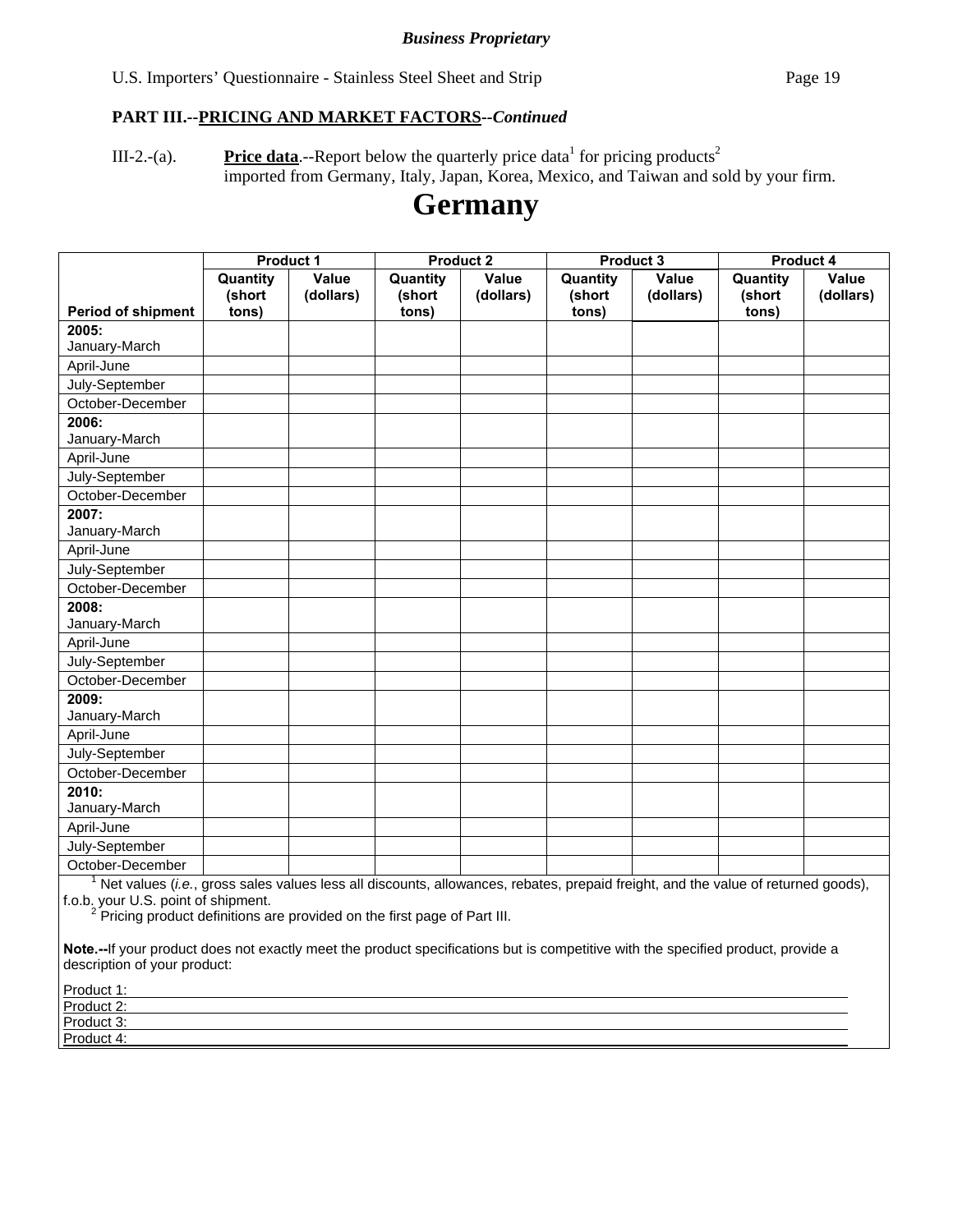## III-2.-(b). **Price data.--***Continued*

# **Italy**

|                                                                                                                                  | Product 1          |                    | <b>Product 2</b>   |                           |                    | Product 3          | <b>Product 4</b>   |                           |
|----------------------------------------------------------------------------------------------------------------------------------|--------------------|--------------------|--------------------|---------------------------|--------------------|--------------------|--------------------|---------------------------|
|                                                                                                                                  | Quantity<br>(short | Value<br>(dollars) | Quantity<br>(short | <b>Value</b><br>(dollars) | Quantity<br>(short | Value<br>(dollars) | Quantity<br>(short | <b>Value</b><br>(dollars) |
| Period of shipment                                                                                                               | tons)              |                    | tons)              |                           | tons)              |                    | tons)              |                           |
| 2005:                                                                                                                            |                    |                    |                    |                           |                    |                    |                    |                           |
| January-March                                                                                                                    |                    |                    |                    |                           |                    |                    |                    |                           |
| April-June                                                                                                                       |                    |                    |                    |                           |                    |                    |                    |                           |
| July-September                                                                                                                   |                    |                    |                    |                           |                    |                    |                    |                           |
| October-December                                                                                                                 |                    |                    |                    |                           |                    |                    |                    |                           |
| 2006:                                                                                                                            |                    |                    |                    |                           |                    |                    |                    |                           |
| January-March                                                                                                                    |                    |                    |                    |                           |                    |                    |                    |                           |
| April-June                                                                                                                       |                    |                    |                    |                           |                    |                    |                    |                           |
| July-September                                                                                                                   |                    |                    |                    |                           |                    |                    |                    |                           |
| October-December                                                                                                                 |                    |                    |                    |                           |                    |                    |                    |                           |
| 2007:                                                                                                                            |                    |                    |                    |                           |                    |                    |                    |                           |
| January-March                                                                                                                    |                    |                    |                    |                           |                    |                    |                    |                           |
| April-June                                                                                                                       |                    |                    |                    |                           |                    |                    |                    |                           |
| July-September                                                                                                                   |                    |                    |                    |                           |                    |                    |                    |                           |
| October-December                                                                                                                 |                    |                    |                    |                           |                    |                    |                    |                           |
| 2008:                                                                                                                            |                    |                    |                    |                           |                    |                    |                    |                           |
| January-March                                                                                                                    |                    |                    |                    |                           |                    |                    |                    |                           |
| April-June                                                                                                                       |                    |                    |                    |                           |                    |                    |                    |                           |
| July-September                                                                                                                   |                    |                    |                    |                           |                    |                    |                    |                           |
| October-December                                                                                                                 |                    |                    |                    |                           |                    |                    |                    |                           |
| 2009:                                                                                                                            |                    |                    |                    |                           |                    |                    |                    |                           |
| January-March                                                                                                                    |                    |                    |                    |                           |                    |                    |                    |                           |
| April-June                                                                                                                       |                    |                    |                    |                           |                    |                    |                    |                           |
| July-September                                                                                                                   |                    |                    |                    |                           |                    |                    |                    |                           |
| October-December                                                                                                                 |                    |                    |                    |                           |                    |                    |                    |                           |
| 2010:                                                                                                                            |                    |                    |                    |                           |                    |                    |                    |                           |
| January-March                                                                                                                    |                    |                    |                    |                           |                    |                    |                    |                           |
| April-June                                                                                                                       |                    |                    |                    |                           |                    |                    |                    |                           |
| July-September                                                                                                                   |                    |                    |                    |                           |                    |                    |                    |                           |
| October-December                                                                                                                 |                    |                    |                    |                           |                    |                    |                    |                           |
| Net values (i.e., gross sales values less all discounts, allowances, rebates, prepaid freight, and the value of returned goods), |                    |                    |                    |                           |                    |                    |                    |                           |

f.o.b. your U.S. point of shipment.<br><sup>2</sup> Pricing product definitions are provided on the first page of Part III.

| Product 1: |  |
|------------|--|
| Product 2: |  |
| Product 3: |  |
| Product 4: |  |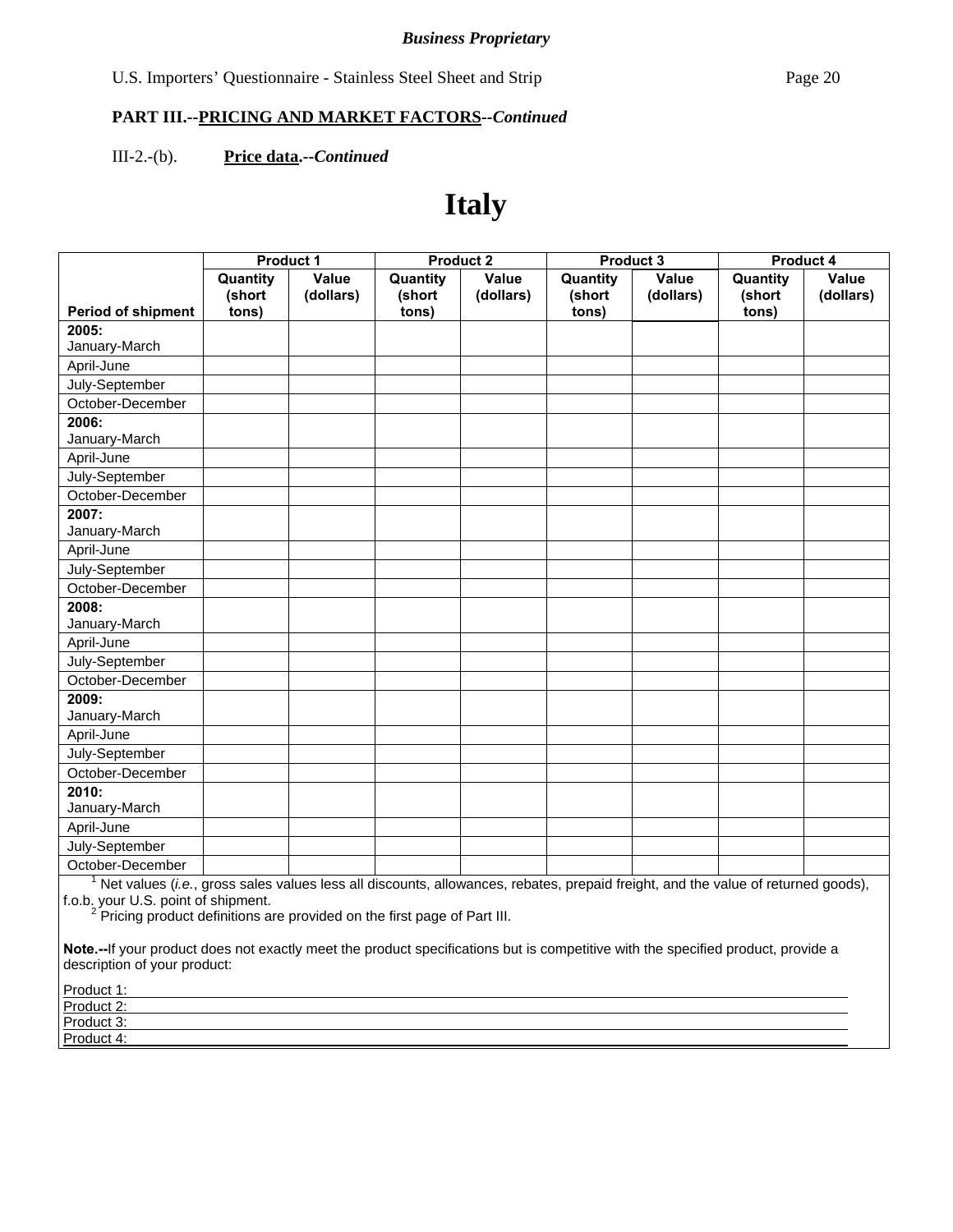#### III-2.-(c). **Price data.--***Continued*

# **Japan**

|                           | Product 1                   |                    | <b>Product 2</b>            |                    | <b>Product 3</b>            |                    | <b>Product 4</b>            |                    |
|---------------------------|-----------------------------|--------------------|-----------------------------|--------------------|-----------------------------|--------------------|-----------------------------|--------------------|
|                           | Quantity<br>(short<br>tons) | Value<br>(dollars) | Quantity<br>(short<br>tons) | Value<br>(dollars) | Quantity<br>(short<br>tons) | Value<br>(dollars) | Quantity<br>(short<br>tons) | Value<br>(dollars) |
| <b>Period of shipment</b> |                             |                    |                             |                    |                             |                    |                             |                    |
| 2005:<br>January-March    |                             |                    |                             |                    |                             |                    |                             |                    |
| April-June                |                             |                    |                             |                    |                             |                    |                             |                    |
|                           |                             |                    |                             |                    |                             |                    |                             |                    |
| July-September            |                             |                    |                             |                    |                             |                    |                             |                    |
| October-December          |                             |                    |                             |                    |                             |                    |                             |                    |
| 2006:                     |                             |                    |                             |                    |                             |                    |                             |                    |
| January-March             |                             |                    |                             |                    |                             |                    |                             |                    |
| April-June                |                             |                    |                             |                    |                             |                    |                             |                    |
| July-September            |                             |                    |                             |                    |                             |                    |                             |                    |
| October-December          |                             |                    |                             |                    |                             |                    |                             |                    |
| 2007:                     |                             |                    |                             |                    |                             |                    |                             |                    |
| January-March             |                             |                    |                             |                    |                             |                    |                             |                    |
| April-June                |                             |                    |                             |                    |                             |                    |                             |                    |
| July-September            |                             |                    |                             |                    |                             |                    |                             |                    |
| October-December          |                             |                    |                             |                    |                             |                    |                             |                    |
| 2008:                     |                             |                    |                             |                    |                             |                    |                             |                    |
| January-March             |                             |                    |                             |                    |                             |                    |                             |                    |
| April-June                |                             |                    |                             |                    |                             |                    |                             |                    |
| July-September            |                             |                    |                             |                    |                             |                    |                             |                    |
| October-December          |                             |                    |                             |                    |                             |                    |                             |                    |
| 2009:                     |                             |                    |                             |                    |                             |                    |                             |                    |
| January-March             |                             |                    |                             |                    |                             |                    |                             |                    |
| April-June                |                             |                    |                             |                    |                             |                    |                             |                    |
| July-September            |                             |                    |                             |                    |                             |                    |                             |                    |
| October-December          |                             |                    |                             |                    |                             |                    |                             |                    |
| 2010:                     |                             |                    |                             |                    |                             |                    |                             |                    |
| January-March             |                             |                    |                             |                    |                             |                    |                             |                    |
| April-June                |                             |                    |                             |                    |                             |                    |                             |                    |
| July-September            |                             |                    |                             |                    |                             |                    |                             |                    |
| October-December          |                             |                    |                             |                    |                             |                    |                             |                    |

October-December 1 Net values (*i.e.*, gross sales values less all discounts, allowances, rebates, prepaid freight, and the value of returned goods),

f.o.b. your U.S. point of shipment.<br><sup>2</sup> Pricing product definitions are provided on the first page of Part III.

| Product 1:                 |  |  |
|----------------------------|--|--|
| Product 2:                 |  |  |
| Product 3:<br><b>TOUUL</b> |  |  |
| Product 4:                 |  |  |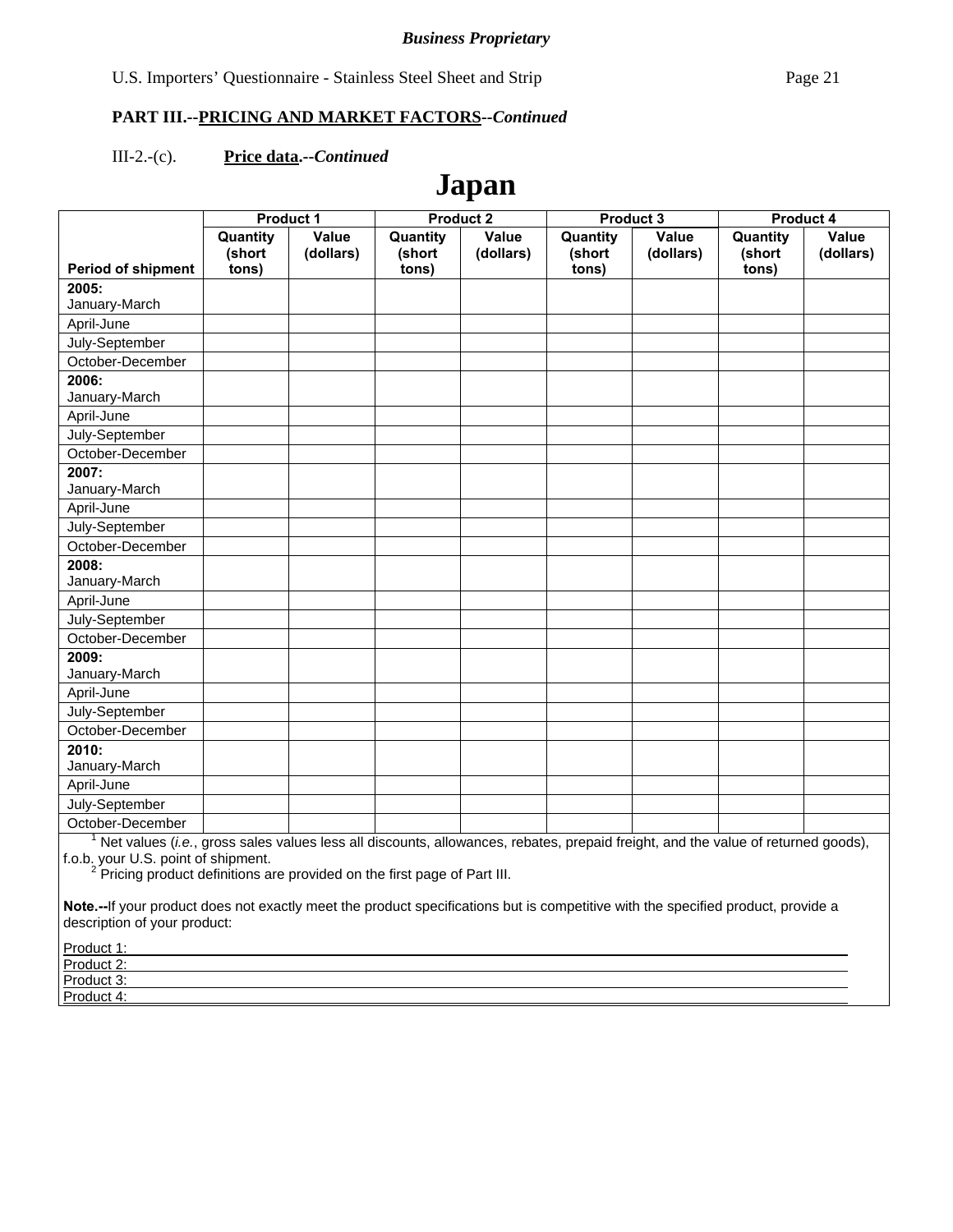#### III-2.-(d). **Price data.--***Continued*

# **Korea**

|                           | <b>Product 1</b>            |                    | <b>Product 2</b>            |                    | <b>Product 3</b>            |                    | <b>Product 4</b>            |                    |
|---------------------------|-----------------------------|--------------------|-----------------------------|--------------------|-----------------------------|--------------------|-----------------------------|--------------------|
| <b>Period of shipment</b> | Quantity<br>(short<br>tons) | Value<br>(dollars) | Quantity<br>(short<br>tons) | Value<br>(dollars) | Quantity<br>(short<br>tons) | Value<br>(dollars) | Quantity<br>(short<br>tons) | Value<br>(dollars) |
| 2005:                     |                             |                    |                             |                    |                             |                    |                             |                    |
| January-March             |                             |                    |                             |                    |                             |                    |                             |                    |
| April-June                |                             |                    |                             |                    |                             |                    |                             |                    |
| July-September            |                             |                    |                             |                    |                             |                    |                             |                    |
| October-December          |                             |                    |                             |                    |                             |                    |                             |                    |
| 2006:                     |                             |                    |                             |                    |                             |                    |                             |                    |
| January-March             |                             |                    |                             |                    |                             |                    |                             |                    |
| April-June                |                             |                    |                             |                    |                             |                    |                             |                    |
| July-September            |                             |                    |                             |                    |                             |                    |                             |                    |
| October-December          |                             |                    |                             |                    |                             |                    |                             |                    |
| 2007:                     |                             |                    |                             |                    |                             |                    |                             |                    |
| January-March             |                             |                    |                             |                    |                             |                    |                             |                    |
| April-June                |                             |                    |                             |                    |                             |                    |                             |                    |
| July-September            |                             |                    |                             |                    |                             |                    |                             |                    |
| October-December          |                             |                    |                             |                    |                             |                    |                             |                    |
| 2008:                     |                             |                    |                             |                    |                             |                    |                             |                    |
| January-March             |                             |                    |                             |                    |                             |                    |                             |                    |
| April-June                |                             |                    |                             |                    |                             |                    |                             |                    |
| July-September            |                             |                    |                             |                    |                             |                    |                             |                    |
| October-December          |                             |                    |                             |                    |                             |                    |                             |                    |
| 2009:                     |                             |                    |                             |                    |                             |                    |                             |                    |
| January-March             |                             |                    |                             |                    |                             |                    |                             |                    |
| April-June                |                             |                    |                             |                    |                             |                    |                             |                    |
| July-September            |                             |                    |                             |                    |                             |                    |                             |                    |
| October-December          |                             |                    |                             |                    |                             |                    |                             |                    |
| 2010:                     |                             |                    |                             |                    |                             |                    |                             |                    |
| January-March             |                             |                    |                             |                    |                             |                    |                             |                    |
| April-June                |                             |                    |                             |                    |                             |                    |                             |                    |
| July-September            |                             |                    |                             |                    |                             |                    |                             |                    |
| October-December          |                             |                    |                             |                    |                             |                    |                             |                    |

October-December 1 Net values (*i.e.*, gross sales values less all discounts, allowances, rebates, prepaid freight, and the value of returned goods),

f.o.b. your U.S. point of shipment.<br><sup>2</sup> Pricing product definitions are provided on the first page of Part III.

| Product 1: |  |  |
|------------|--|--|
| Product 2: |  |  |
| Product 3: |  |  |
| Product 4: |  |  |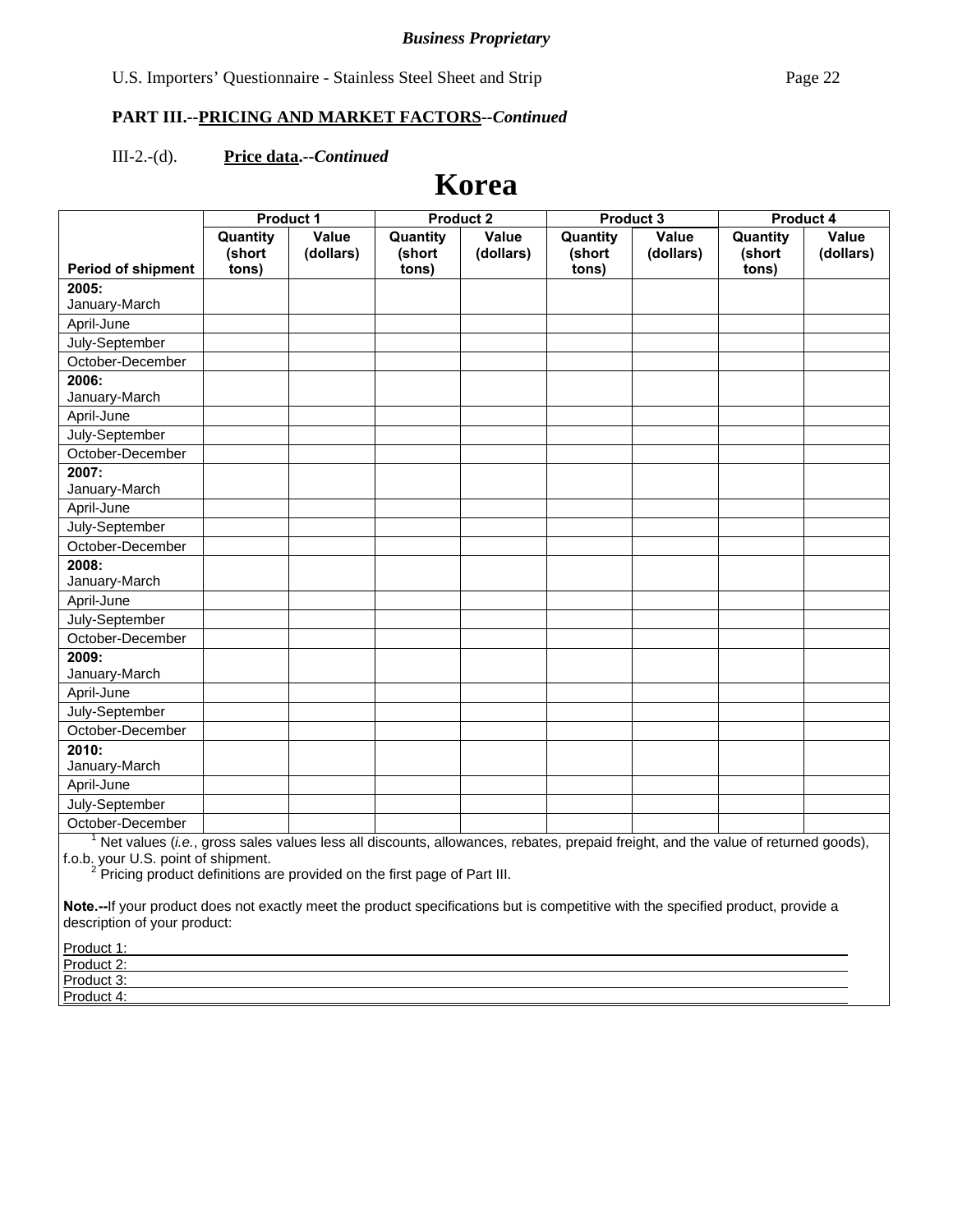#### III-2.-(e). **Price data.--***Continued*

# **Mexico**

|                           | <b>Product 1</b>   |                    | <b>Product 2</b>   |                    | <b>Product 3</b>   |                           | <b>Product 4</b>   |                    |
|---------------------------|--------------------|--------------------|--------------------|--------------------|--------------------|---------------------------|--------------------|--------------------|
|                           | Quantity<br>(short | Value<br>(dollars) | Quantity<br>(short | Value<br>(dollars) | Quantity<br>(short | <b>Value</b><br>(dollars) | Quantity<br>(short | Value<br>(dollars) |
| <b>Period of shipment</b> | tons)              |                    | tons)              |                    | tons)              |                           | tons)              |                    |
| 2005:<br>January-March    |                    |                    |                    |                    |                    |                           |                    |                    |
| April-June                |                    |                    |                    |                    |                    |                           |                    |                    |
| July-September            |                    |                    |                    |                    |                    |                           |                    |                    |
| October-December          |                    |                    |                    |                    |                    |                           |                    |                    |
| 2006:                     |                    |                    |                    |                    |                    |                           |                    |                    |
| January-March             |                    |                    |                    |                    |                    |                           |                    |                    |
| April-June                |                    |                    |                    |                    |                    |                           |                    |                    |
| July-September            |                    |                    |                    |                    |                    |                           |                    |                    |
| October-December          |                    |                    |                    |                    |                    |                           |                    |                    |
| 2007:                     |                    |                    |                    |                    |                    |                           |                    |                    |
| January-March             |                    |                    |                    |                    |                    |                           |                    |                    |
| April-June                |                    |                    |                    |                    |                    |                           |                    |                    |
| July-September            |                    |                    |                    |                    |                    |                           |                    |                    |
| October-December          |                    |                    |                    |                    |                    |                           |                    |                    |
| 2008:                     |                    |                    |                    |                    |                    |                           |                    |                    |
| January-March             |                    |                    |                    |                    |                    |                           |                    |                    |
| April-June                |                    |                    |                    |                    |                    |                           |                    |                    |
| July-September            |                    |                    |                    |                    |                    |                           |                    |                    |
| October-December          |                    |                    |                    |                    |                    |                           |                    |                    |
| 2009:                     |                    |                    |                    |                    |                    |                           |                    |                    |
| January-March             |                    |                    |                    |                    |                    |                           |                    |                    |
| April-June                |                    |                    |                    |                    |                    |                           |                    |                    |
| July-September            |                    |                    |                    |                    |                    |                           |                    |                    |
| October-December          |                    |                    |                    |                    |                    |                           |                    |                    |
| 2010:                     |                    |                    |                    |                    |                    |                           |                    |                    |
| January-March             |                    |                    |                    |                    |                    |                           |                    |                    |
| April-June                |                    |                    |                    |                    |                    |                           |                    |                    |
| July-September            |                    |                    |                    |                    |                    |                           |                    |                    |
| October-December          |                    |                    |                    |                    |                    |                           |                    |                    |

October-December 1 Net values (*i.e.*, gross sales values less all discounts, allowances, rebates, prepaid freight, and the value of returned goods),

f.o.b. your U.S. point of shipment.<br><sup>2</sup> Pricing product definitions are provided on the first page of Part III.

| Product 1:                 |  |  |
|----------------------------|--|--|
| Product 2:                 |  |  |
| Product 3:<br><b>TOUUL</b> |  |  |
| Product 4:                 |  |  |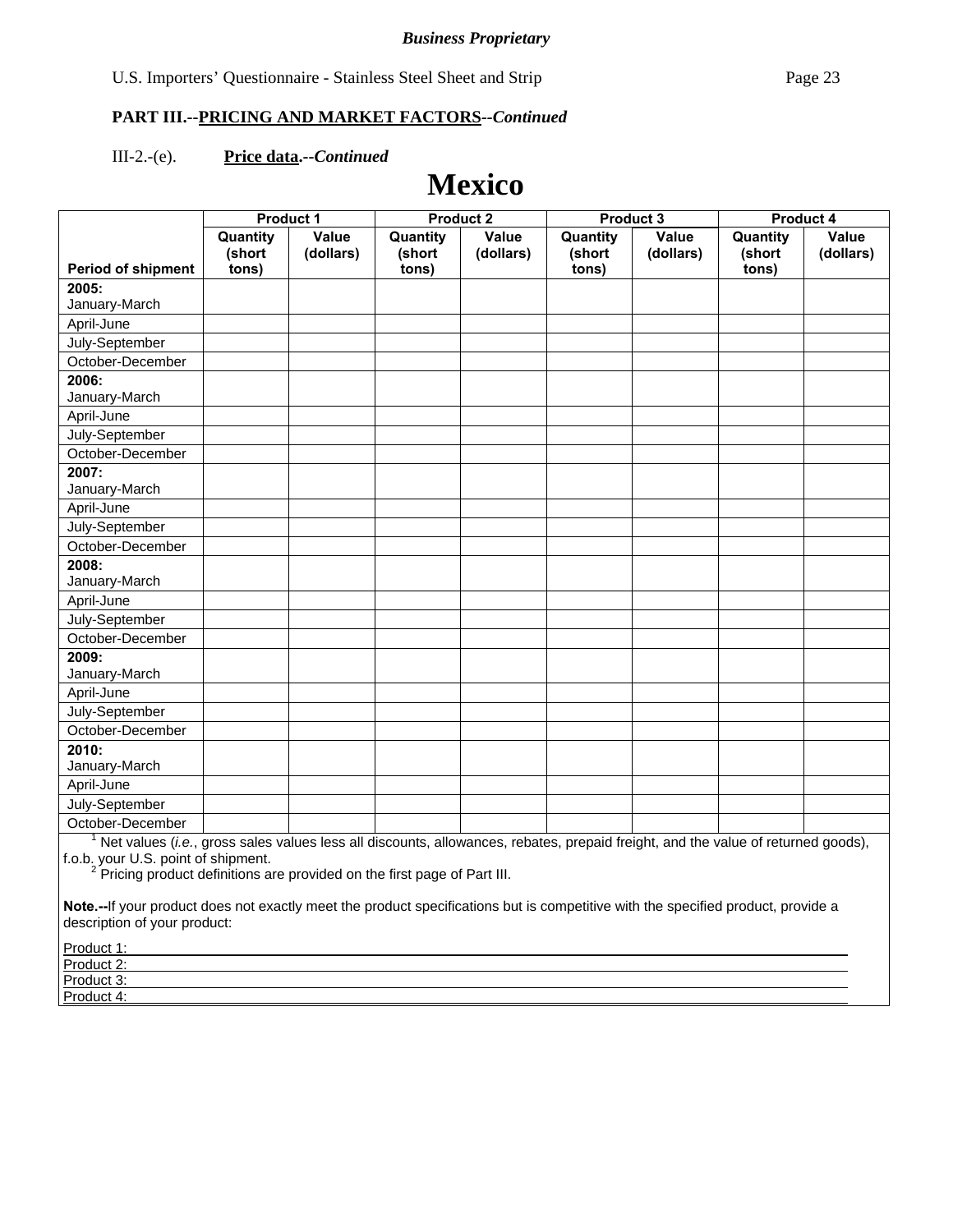#### III-2.-(f). **Price data.--***Continued*

# **Taiwan**

|                           | <b>Product 1</b>   |                    | <b>Product 2</b>   |                    | Product 3          |                    | <b>Product 4</b>   |                    |
|---------------------------|--------------------|--------------------|--------------------|--------------------|--------------------|--------------------|--------------------|--------------------|
|                           | Quantity<br>(short | Value<br>(dollars) | Quantity<br>(short | Value<br>(dollars) | Quantity<br>(short | Value<br>(dollars) | Quantity<br>(short | Value<br>(dollars) |
| <b>Period of shipment</b> | tons)              |                    | tons)              |                    | tons)              |                    | tons)              |                    |
| 2005:                     |                    |                    |                    |                    |                    |                    |                    |                    |
| January-March             |                    |                    |                    |                    |                    |                    |                    |                    |
| April-June                |                    |                    |                    |                    |                    |                    |                    |                    |
| July-September            |                    |                    |                    |                    |                    |                    |                    |                    |
| October-December          |                    |                    |                    |                    |                    |                    |                    |                    |
| 2006:                     |                    |                    |                    |                    |                    |                    |                    |                    |
| January-March             |                    |                    |                    |                    |                    |                    |                    |                    |
| April-June                |                    |                    |                    |                    |                    |                    |                    |                    |
| July-September            |                    |                    |                    |                    |                    |                    |                    |                    |
| October-December          |                    |                    |                    |                    |                    |                    |                    |                    |
| 2007:                     |                    |                    |                    |                    |                    |                    |                    |                    |
| January-March             |                    |                    |                    |                    |                    |                    |                    |                    |
| April-June                |                    |                    |                    |                    |                    |                    |                    |                    |
| July-September            |                    |                    |                    |                    |                    |                    |                    |                    |
| October-December          |                    |                    |                    |                    |                    |                    |                    |                    |
| 2008:                     |                    |                    |                    |                    |                    |                    |                    |                    |
| January-March             |                    |                    |                    |                    |                    |                    |                    |                    |
| April-June                |                    |                    |                    |                    |                    |                    |                    |                    |
| July-September            |                    |                    |                    |                    |                    |                    |                    |                    |
| October-December          |                    |                    |                    |                    |                    |                    |                    |                    |
| 2009:                     |                    |                    |                    |                    |                    |                    |                    |                    |
| January-March             |                    |                    |                    |                    |                    |                    |                    |                    |
| April-June                |                    |                    |                    |                    |                    |                    |                    |                    |
| July-September            |                    |                    |                    |                    |                    |                    |                    |                    |
| October-December          |                    |                    |                    |                    |                    |                    |                    |                    |
| 2010:                     |                    |                    |                    |                    |                    |                    |                    |                    |
| January-March             |                    |                    |                    |                    |                    |                    |                    |                    |
| April-June                |                    |                    |                    |                    |                    |                    |                    |                    |
| July-September            |                    |                    |                    |                    |                    |                    |                    |                    |
| October-December          |                    |                    |                    |                    |                    |                    |                    |                    |

October-December 1 Net values (*i.e.*, gross sales values less all discounts, allowances, rebates, prepaid freight, and the value of returned goods),

f.o.b. your U.S. point of shipment.<br><sup>2</sup> Pricing product definitions are provided on the first page of Part III.

| Product 1:                 |  |  |
|----------------------------|--|--|
| Product 2:                 |  |  |
| Product 3:<br><b>TOUUL</b> |  |  |
| Product 4:                 |  |  |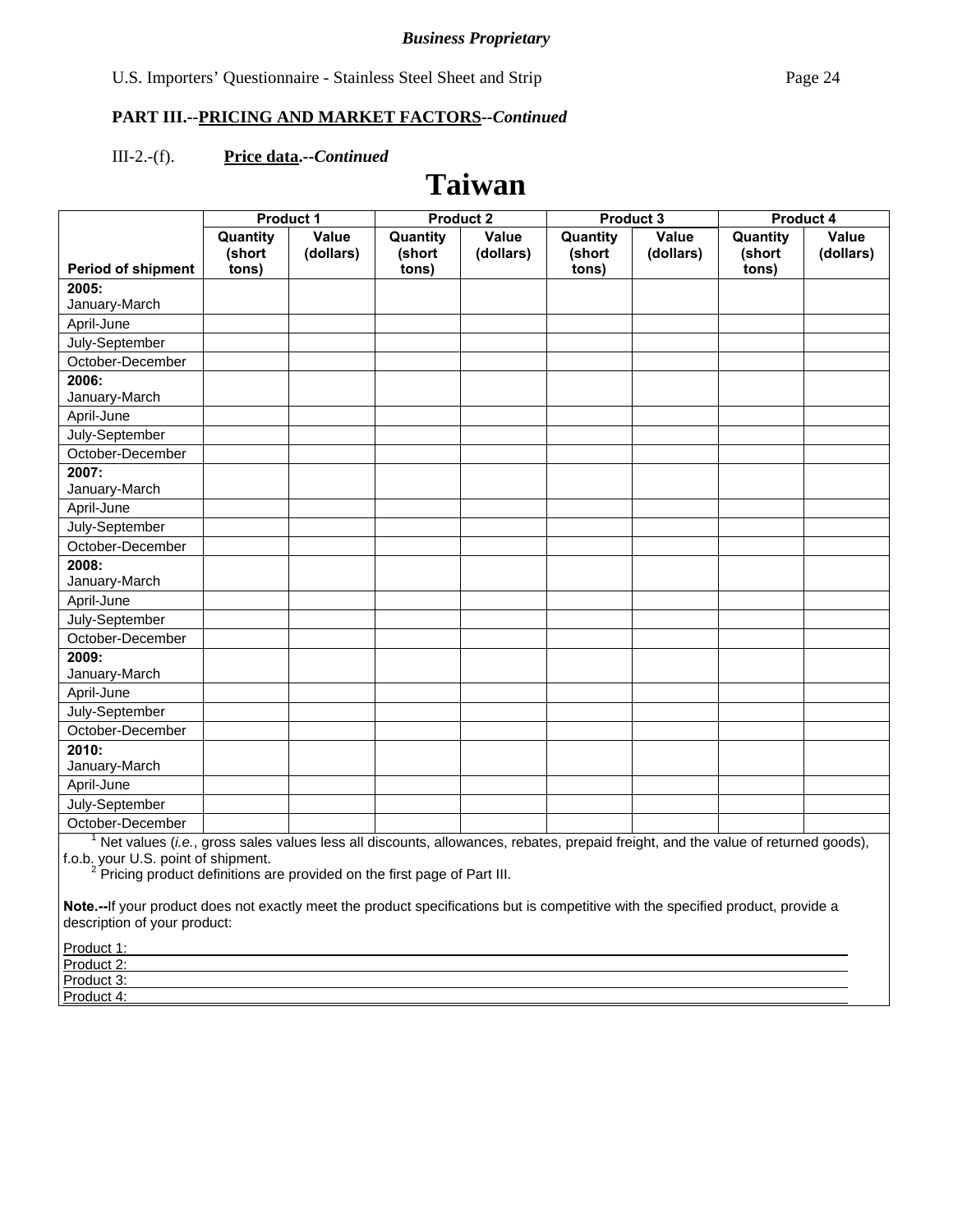| $III-3.$ | <b>Price setting.</b> -- How does your firm determine the prices that it charges for sales of stainless steel<br>sheet and strip (check all that apply)? If your firm issues price lists, please include a copy of a<br>recent price list with your submission. If your price list is large, please only submit some sample<br>pages. |                                                                                                                                                        |  |  |  |  |  |  |  |  |
|----------|---------------------------------------------------------------------------------------------------------------------------------------------------------------------------------------------------------------------------------------------------------------------------------------------------------------------------------------|--------------------------------------------------------------------------------------------------------------------------------------------------------|--|--|--|--|--|--|--|--|
|          |                                                                                                                                                                                                                                                                                                                                       | <b>Contracts</b><br>$\Box$ Set price lists<br>$\Box$ Transaction by transaction                                                                        |  |  |  |  |  |  |  |  |
|          |                                                                                                                                                                                                                                                                                                                                       |                                                                                                                                                        |  |  |  |  |  |  |  |  |
| $III-4.$ | <i>apply</i> ).                                                                                                                                                                                                                                                                                                                       | <b>Discount policy.</b> -- Please indicate and describe your firm's discount policies (check all that                                                  |  |  |  |  |  |  |  |  |
|          |                                                                                                                                                                                                                                                                                                                                       | Quantity discounts<br>Annual total volume discounts<br>No discounts                                                                                    |  |  |  |  |  |  |  |  |
|          |                                                                                                                                                                                                                                                                                                                                       |                                                                                                                                                        |  |  |  |  |  |  |  |  |
| $III-5.$ |                                                                                                                                                                                                                                                                                                                                       | Surcharges.--                                                                                                                                          |  |  |  |  |  |  |  |  |
|          | (a)                                                                                                                                                                                                                                                                                                                                   | Since 2005, has your firm included surcharges on its invoices for any of the following<br>(check all that apply)?                                      |  |  |  |  |  |  |  |  |
|          |                                                                                                                                                                                                                                                                                                                                       | Raw materials<br>$\Box$ Energy $\Box$ Transportation $\Box$ Other:<br>$ $ Fuel                                                                         |  |  |  |  |  |  |  |  |
|          | (b)                                                                                                                                                                                                                                                                                                                                   | How did your firm determine the surcharge(s) (e.g., which indices were used)?                                                                          |  |  |  |  |  |  |  |  |
|          | (c)                                                                                                                                                                                                                                                                                                                                   | Please describe how the surcharges have changed since 2005.                                                                                            |  |  |  |  |  |  |  |  |
| III-6.   |                                                                                                                                                                                                                                                                                                                                       | Pricing terms for stainless steel sheet and strip.--                                                                                                   |  |  |  |  |  |  |  |  |
|          | (a)                                                                                                                                                                                                                                                                                                                                   | What are your firm's typical sales terms for its imported stainless steel sheet and strip<br>$(e.g., 2/10$ net 30 days)?                               |  |  |  |  |  |  |  |  |
|          | (b)                                                                                                                                                                                                                                                                                                                                   | On what basis are your prices of imported stainless steel sheet and strip usually quoted?<br>(check one)<br>F.o.b.--Please specify point:<br>Delivered |  |  |  |  |  |  |  |  |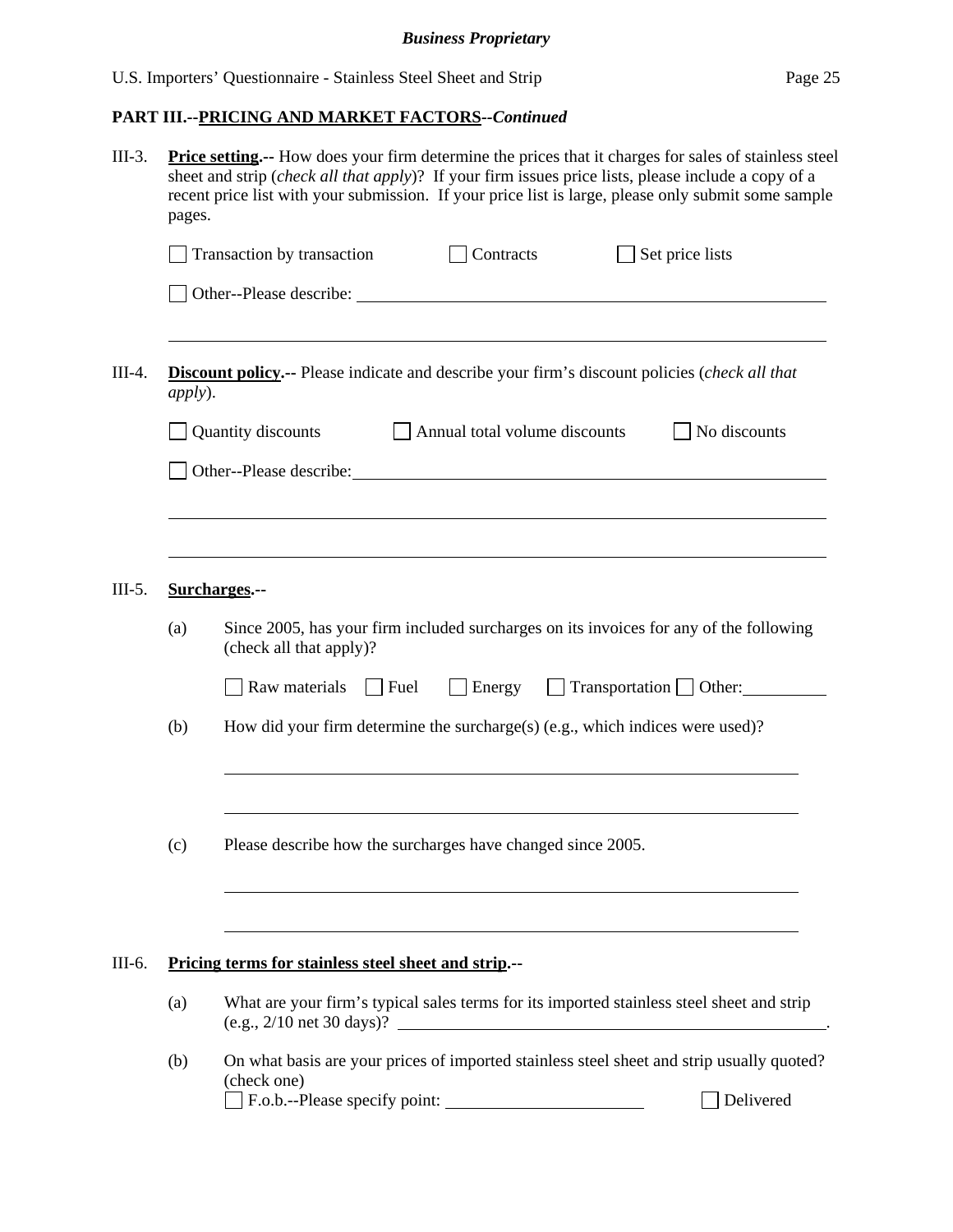**For questions III-7 through III-10, please indicate if your answer differs among stainless steel sheet and strip which you imported from Germany, Italy, Japan, Korea, Mexico, or Taiwan.** 

III-7. **Contract versus spot.--**Approximately what share of your firm's sales of its imported stainless steel sheet and strip in 2010 were on a (1) long-term contract basis (multiple deliveries for more than 12 months), (2) short-term contract basis (multiple deliveries up to and including 12 months), and (3) spot sales basis (for a single delivery)?

|        | Type of sale                                                                                                                                                                                                                                   | Share of sales (percent)                                                                      |
|--------|------------------------------------------------------------------------------------------------------------------------------------------------------------------------------------------------------------------------------------------------|-----------------------------------------------------------------------------------------------|
|        | Long-term contracts                                                                                                                                                                                                                            |                                                                                               |
|        | Short-term contracts                                                                                                                                                                                                                           |                                                                                               |
|        | Spot sales                                                                                                                                                                                                                                     |                                                                                               |
| III-8. | <b>Long-term contact provisions.</b> ---If you sell stainless steel sheet and strip imported from<br>the following questions with respect to provisions of a typical long-term contract.<br>What is the average duration of a contract?<br>(a) | Germany, Italy, Japan, Korea, Mexico, and Taiwan on a long-term contract basis, please answer |

|        | $\left( a\right)$                                                                                                                                                                                                                                                                             | what is the average duration of a contract?                                             |  |  |  |  |
|--------|-----------------------------------------------------------------------------------------------------------------------------------------------------------------------------------------------------------------------------------------------------------------------------------------------|-----------------------------------------------------------------------------------------|--|--|--|--|
|        | (b)                                                                                                                                                                                                                                                                                           | Can prices be renegotiated during the contract period?<br>Yes<br>  No                   |  |  |  |  |
|        | (c)                                                                                                                                                                                                                                                                                           | Does the contract fix quantity, price, or both? $\Box$ Quantity<br>Price<br><b>Both</b> |  |  |  |  |
|        | (d)                                                                                                                                                                                                                                                                                           | Yes<br>$\overline{N}$<br>Does the contract have a meet or release provision?            |  |  |  |  |
| III-9. | <b>Short-term contract provisions.---</b> If you sell stainless steel sheet and strip imported from<br>Germany, Italy, Japan, Korea, Mexico, and Taiwan on a short-term contract basis, please answer<br>the following questions with respect to provisions of a typical short-term contract. |                                                                                         |  |  |  |  |
|        | (a)                                                                                                                                                                                                                                                                                           | What is the average duration of a contract?                                             |  |  |  |  |
|        | (b)                                                                                                                                                                                                                                                                                           | Can prices be renegotiated during the contract period?<br>Yes<br>$\overline{N}$         |  |  |  |  |
|        | (c)                                                                                                                                                                                                                                                                                           | Does the contract fix quantity, price, or both? $\Box$ Quantity<br>Price<br><b>Both</b> |  |  |  |  |
|        | (d)                                                                                                                                                                                                                                                                                           | Does the contract have a meet or release provision?<br>Yes<br>No                        |  |  |  |  |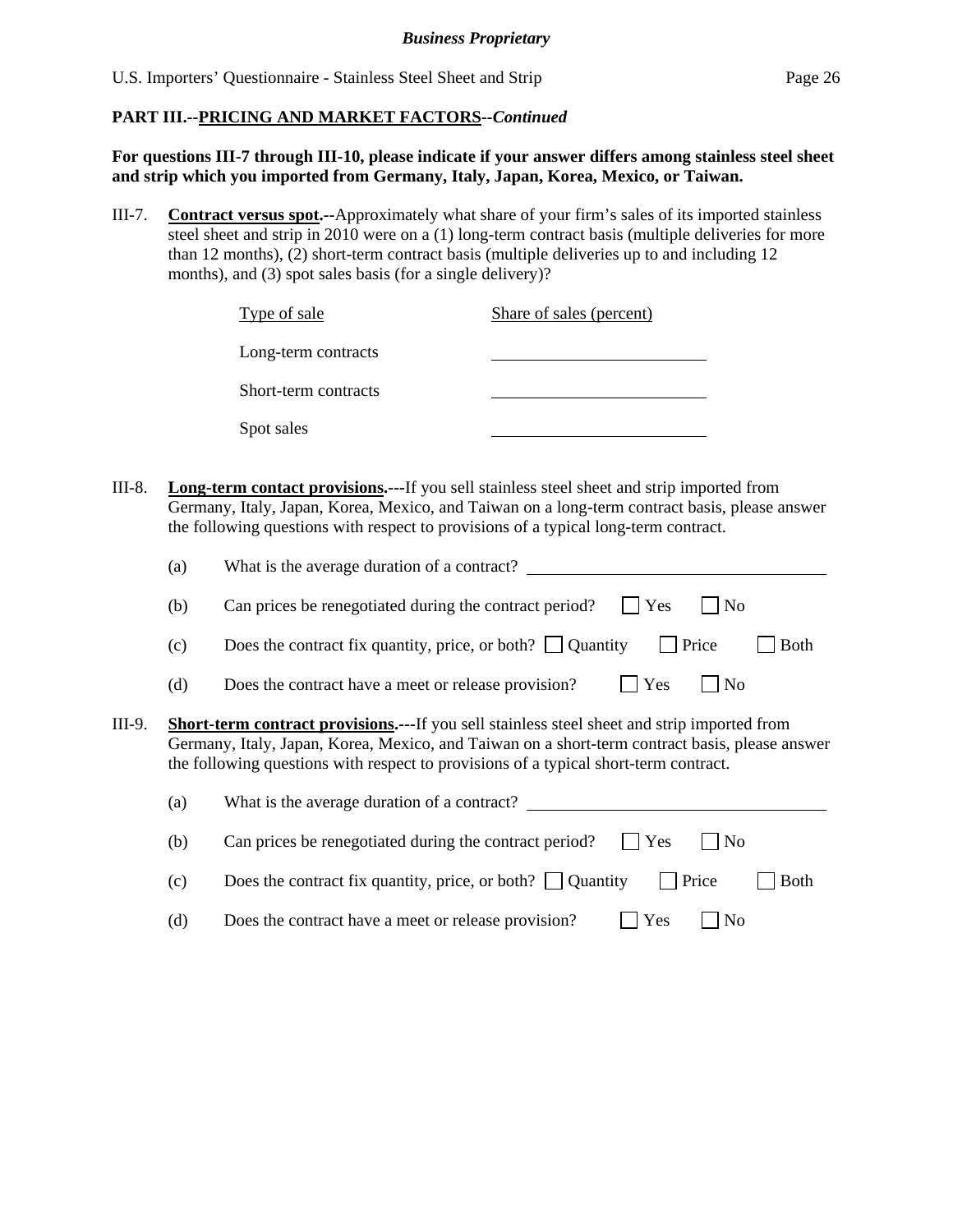III-10. **Lead times.--**What is the average lead time between a customer's order and the date of delivery for your firm's sales of stainless steel sheet and strip imported from Germany, Italy, Japan, Korea, Mexico, and Taiwan?

| Source                                | Share of sales, 2010 | Lead time |
|---------------------------------------|----------------------|-----------|
| From your U.S. inventory              |                      | days      |
| From foreign manufacturers' inventory |                      | days      |
| Produced to order                     |                      | days      |
| Total                                 | 100 $%$              |           |

### III-11. **Shipping information.--**

- (a) What is the approximate percentage of the total delivered cost of certain stainless steel sheet and strip imported from Germany, Italy, Japan, Korea, Mexico, and Taiwan that is accounted for by U.S. inland transportation costs? percent.
- (b) Who generally arranges the transportation to your customers' locations? (check one)  $\Box$ Your firm  $\Box$  or purchaser
- (c) When you sell stainless steel sheet and strip imported from Germany, Italy, Japan, Korea, Mexico, and Taiwan, from where is it shipped? (check one) point of importation  $\Box$  or storage facility
- (d) What proportion of your sales of stainless steel sheet and strip imported from Germany, Italy, Japan, Korea, Mexico, and Taiwan are delivered within 100 miles of your point of shipment? \_\_\_\_\_ percent. Within 101 to 1,000 miles? \_\_\_\_\_ percent. Over 1,000 miles? percent.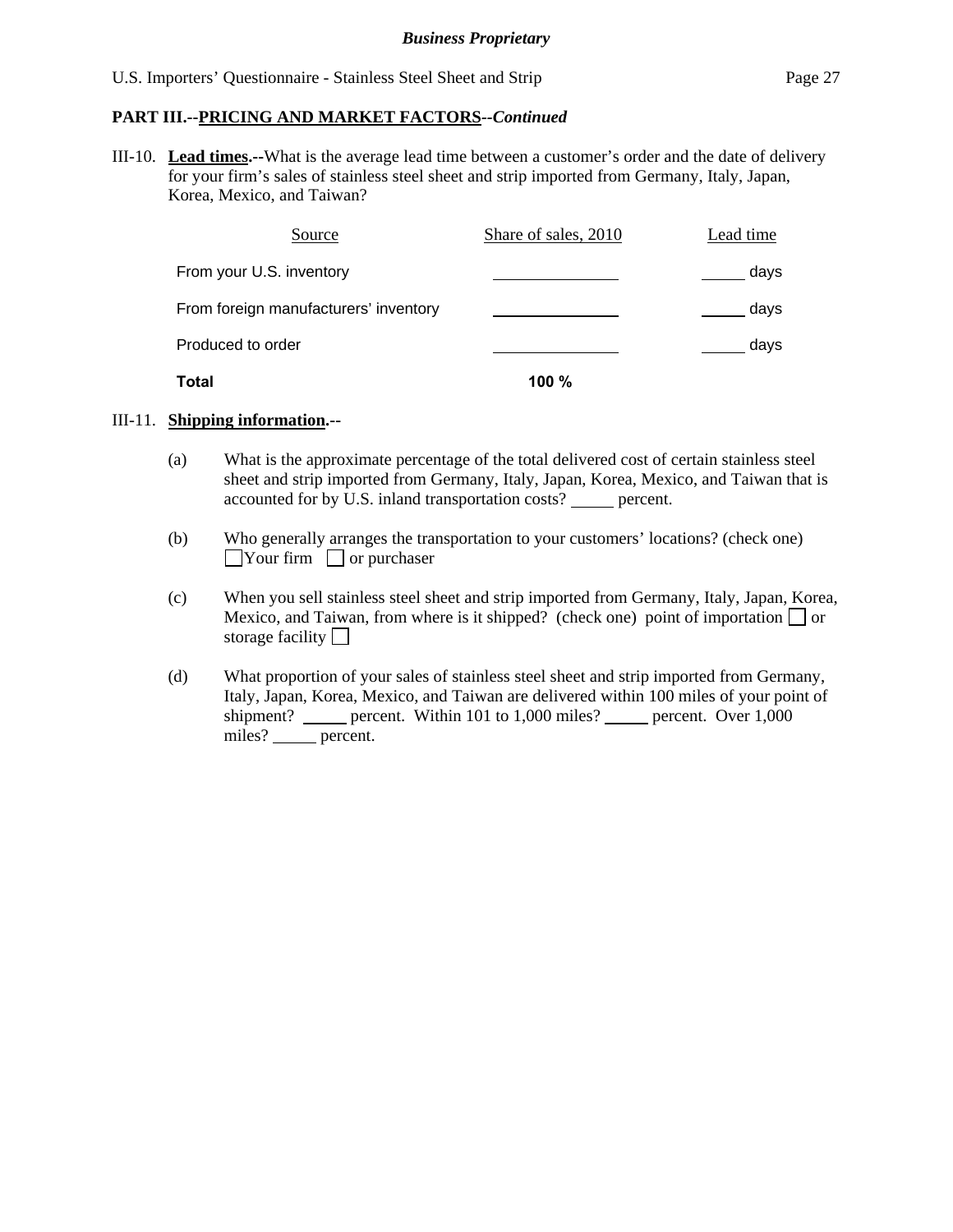III-12. **Geographical shipments.--** What is the geographic market area in the United States served by your firm's shipments of stainless steel sheet and strip imported from each source? (check all that apply).

|                                                                                                                             | $\sqrt{ }$ if<br>applicable | $\sqrt{}$ if<br>applicable | $\sqrt{}$ if<br>applicable | $\sqrt{ }$ if<br>applicable | $\sqrt{}$ if<br>applicable | $\sqrt{ }$ if<br>applicable | $\sqrt{ }$ if<br>applicable |
|-----------------------------------------------------------------------------------------------------------------------------|-----------------------------|----------------------------|----------------------------|-----------------------------|----------------------------|-----------------------------|-----------------------------|
| Geographic area                                                                                                             | Germany                     | <b>Italy</b>               | Japan                      | Korea                       | <b>Mexico</b>              | <b>Taiwan</b>               | Other                       |
| Northeast.-CT, ME,<br>MA, NH, NJ, NY, PA,<br>RI. and VT.                                                                    |                             |                            |                            |                             |                            |                             |                             |
| Midwest.-IL, IN, IA,<br>KS, MI, MN, MO, NE,<br>ND, OH, SD, and WI.                                                          |                             |                            |                            |                             |                            |                             |                             |
| Southeast.-AL, DE,<br>DC, FL, GA, KY, MD,<br>MS, NC, SC, TN, VA,<br>and WV.                                                 |                             |                            |                            |                             |                            |                             |                             |
| <b>Central</b><br>Southwest.-AR, LA,<br>OK, and TX.                                                                         |                             |                            |                            |                             |                            |                             |                             |
| Mountains.-AZ, CO,<br>ID, MT, NV, NM, UT,<br>and WY.                                                                        |                             |                            |                            |                             |                            |                             |                             |
| Pacific Coast.-CA.<br>OR, and WA.                                                                                           |                             |                            |                            |                             |                            |                             |                             |
| Other.-All other<br>markets in the United<br>States not previously<br>listed, including AK,<br>HI, PR, VI, among<br>others. |                             |                            |                            |                             |                            |                             |                             |

III-13. **End uses.--**List the end uses of the stainless steel sheet and strip that you import. For each enduse product, please report the percentage of the total cost that is accounted for by stainless steel sheet and strip and by other inputs.

|                            | Share of cost of this product accounted for by      |                                  |       |
|----------------------------|-----------------------------------------------------|----------------------------------|-------|
| <b>Product(s) imported</b> | <b>Stainless steel sheet</b><br>and strip (percent) | <b>Other inputs</b><br>(percent) | Total |
|                            |                                                     |                                  | 100%  |
|                            |                                                     |                                  | 100%  |
| З.                         |                                                     |                                  | 100%  |
|                            |                                                     |                                  | 100%  |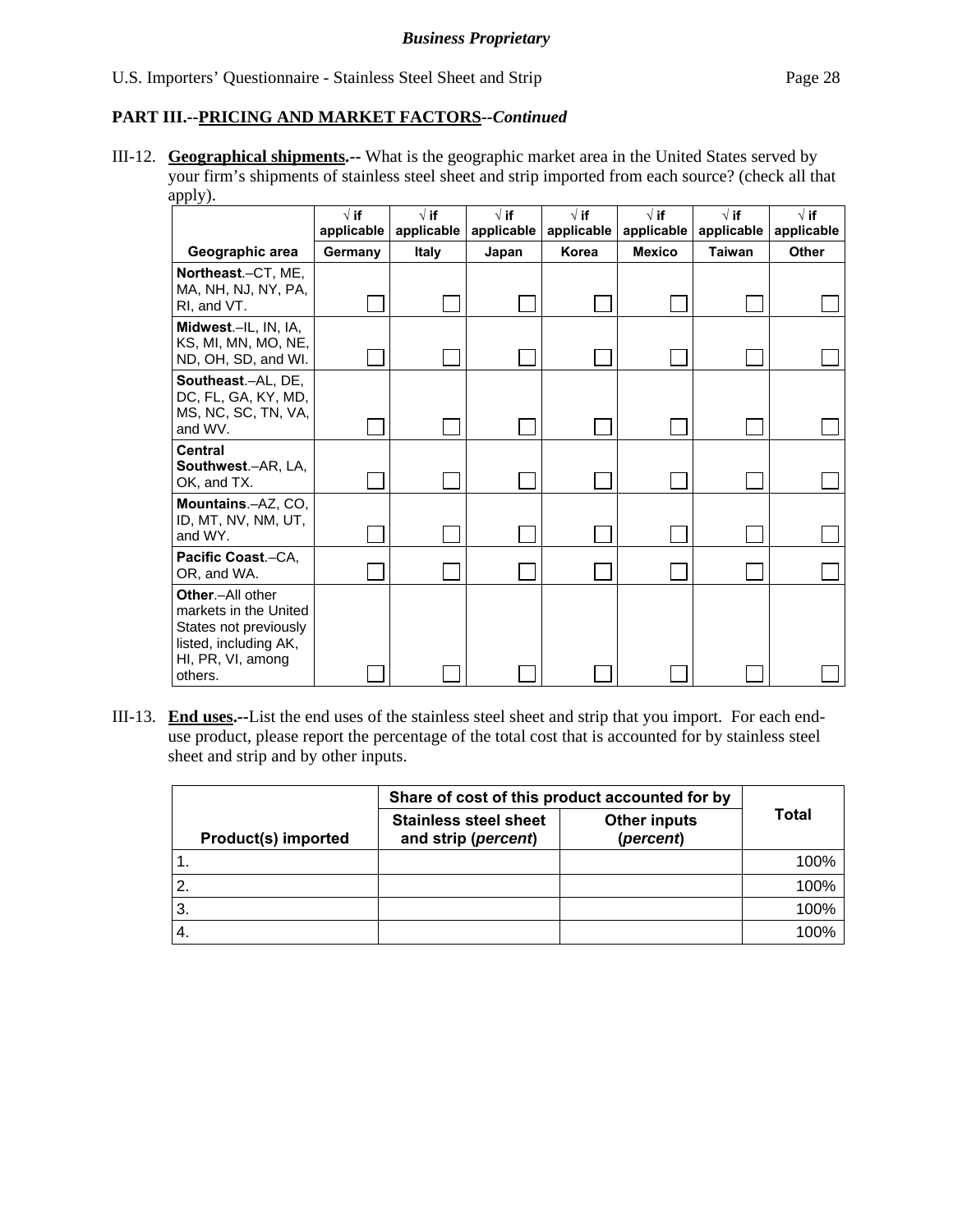|    | III-14. Changes in end uses.--Have there been any changes in the end uses of stainless steel sheet and<br>strip since 2005? |                                                                                            |                                                                                                                                     |  |
|----|-----------------------------------------------------------------------------------------------------------------------------|--------------------------------------------------------------------------------------------|-------------------------------------------------------------------------------------------------------------------------------------|--|
|    | $\n  o$                                                                                                                     | $\Box$ Yes--Please describe.                                                               |                                                                                                                                     |  |
|    |                                                                                                                             |                                                                                            |                                                                                                                                     |  |
|    | stainless steel sheet and strip?                                                                                            |                                                                                            | III-15. Anticipated changes in end uses.--Do you anticipate any changes in terms of the end uses of                                 |  |
|    | $\Box$ No                                                                                                                   | $\Box$ Yes--Please describe.                                                               |                                                                                                                                     |  |
|    |                                                                                                                             |                                                                                            |                                                                                                                                     |  |
|    |                                                                                                                             |                                                                                            |                                                                                                                                     |  |
|    | and strip? $\Box$ No                                                                                                        | $\Box$ Yes--Please fill in the following table.                                            | III-16. Substitutes.— Are there any nonsubject products that may be substituted for stainless steel sheet                           |  |
|    | <b>Substitute product</b>                                                                                                   | <b>Description of applications</b><br>and end uses in which this<br>substitute can be used | Have changes in the prices of this<br>substitute affected the price of stainless<br>steel sheet and strip since January 1,<br>2005? |  |
| 1. |                                                                                                                             |                                                                                            | $\Box$ No<br>$\Box$ Yes                                                                                                             |  |
|    |                                                                                                                             |                                                                                            | Please explain.                                                                                                                     |  |
| 2. |                                                                                                                             |                                                                                            | $\Box$ No<br>$\blacksquare$ Yes                                                                                                     |  |
|    |                                                                                                                             |                                                                                            | Please explain.                                                                                                                     |  |
| 3. |                                                                                                                             |                                                                                            | $\Box$ No<br>Yes                                                                                                                    |  |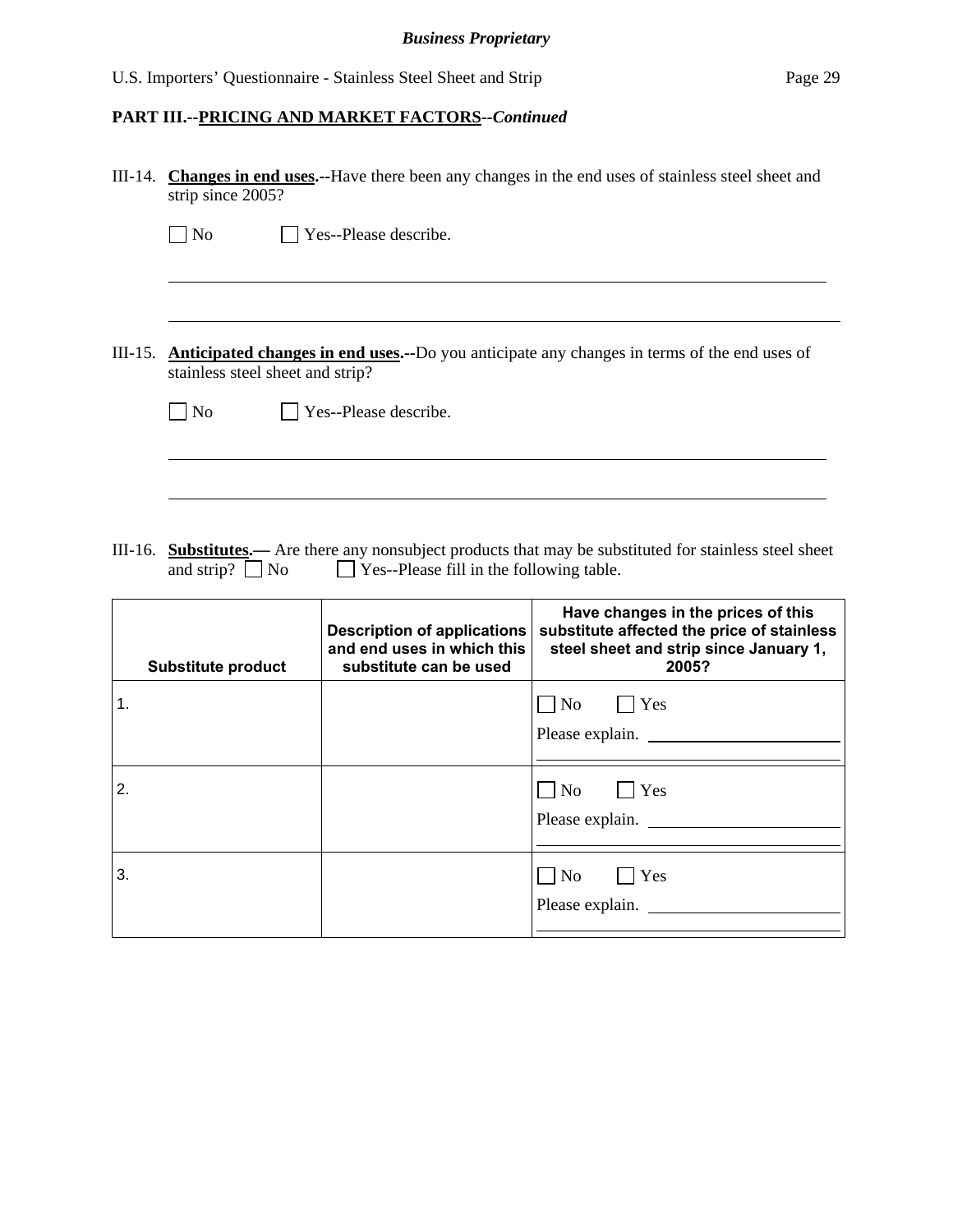|           | III-17. Changes in substitutes.--Have there been any changes in the number or types of products that<br>can be substituted for stainless steel sheet and strip since 2005?                                                                                                                                                                                                                                                                                                                                                     |  |  |
|-----------|--------------------------------------------------------------------------------------------------------------------------------------------------------------------------------------------------------------------------------------------------------------------------------------------------------------------------------------------------------------------------------------------------------------------------------------------------------------------------------------------------------------------------------|--|--|
|           | $\Box$ No<br>$\Box$ Yes--Please explain.                                                                                                                                                                                                                                                                                                                                                                                                                                                                                       |  |  |
|           |                                                                                                                                                                                                                                                                                                                                                                                                                                                                                                                                |  |  |
| $III-18.$ | <b>Anticipated changes in substitute.</b> --Do you anticipate any changes in terms of the<br>substitutability of other products for stainless steel sheet and strip?                                                                                                                                                                                                                                                                                                                                                           |  |  |
|           | $\Box$ No<br>Yes--Please explain.                                                                                                                                                                                                                                                                                                                                                                                                                                                                                              |  |  |
|           |                                                                                                                                                                                                                                                                                                                                                                                                                                                                                                                                |  |  |
|           | III-19. Raw materials.—                                                                                                                                                                                                                                                                                                                                                                                                                                                                                                        |  |  |
|           | Have changes in the prices of raw materials affected your firm's selling prices for<br>(a)<br>stainless steel sheet and strip since 2005?                                                                                                                                                                                                                                                                                                                                                                                      |  |  |
|           | No<br>Yes--Please fill in the following table.                                                                                                                                                                                                                                                                                                                                                                                                                                                                                 |  |  |
|           | How have changes in prices affected your selling prices?<br>Raw material<br>1.                                                                                                                                                                                                                                                                                                                                                                                                                                                 |  |  |
|           | 2.<br>3.                                                                                                                                                                                                                                                                                                                                                                                                                                                                                                                       |  |  |
|           | Do you anticipate changes in your raw material costs in the foreseeable future?<br>(b)                                                                                                                                                                                                                                                                                                                                                                                                                                         |  |  |
|           | $\Box$ No<br>Yes—Please explain.                                                                                                                                                                                                                                                                                                                                                                                                                                                                                               |  |  |
| $III-20.$ | Changes in factors affecting supply.--Have any changes occurred in any other factors affecting<br>supply (e.g., safeguard or other trade actions; changes in availability or prices of energy or labor;<br>transportation conditions; production capacity and/or methods of production; technology; export<br>markets; or alternative production opportunities) that affected the availability of U.S.-produced<br>stainless steel sheet and strip in the U.S. market since 2005?<br>$\Box$ No<br>Yes--Please provide details. |  |  |
|           |                                                                                                                                                                                                                                                                                                                                                                                                                                                                                                                                |  |  |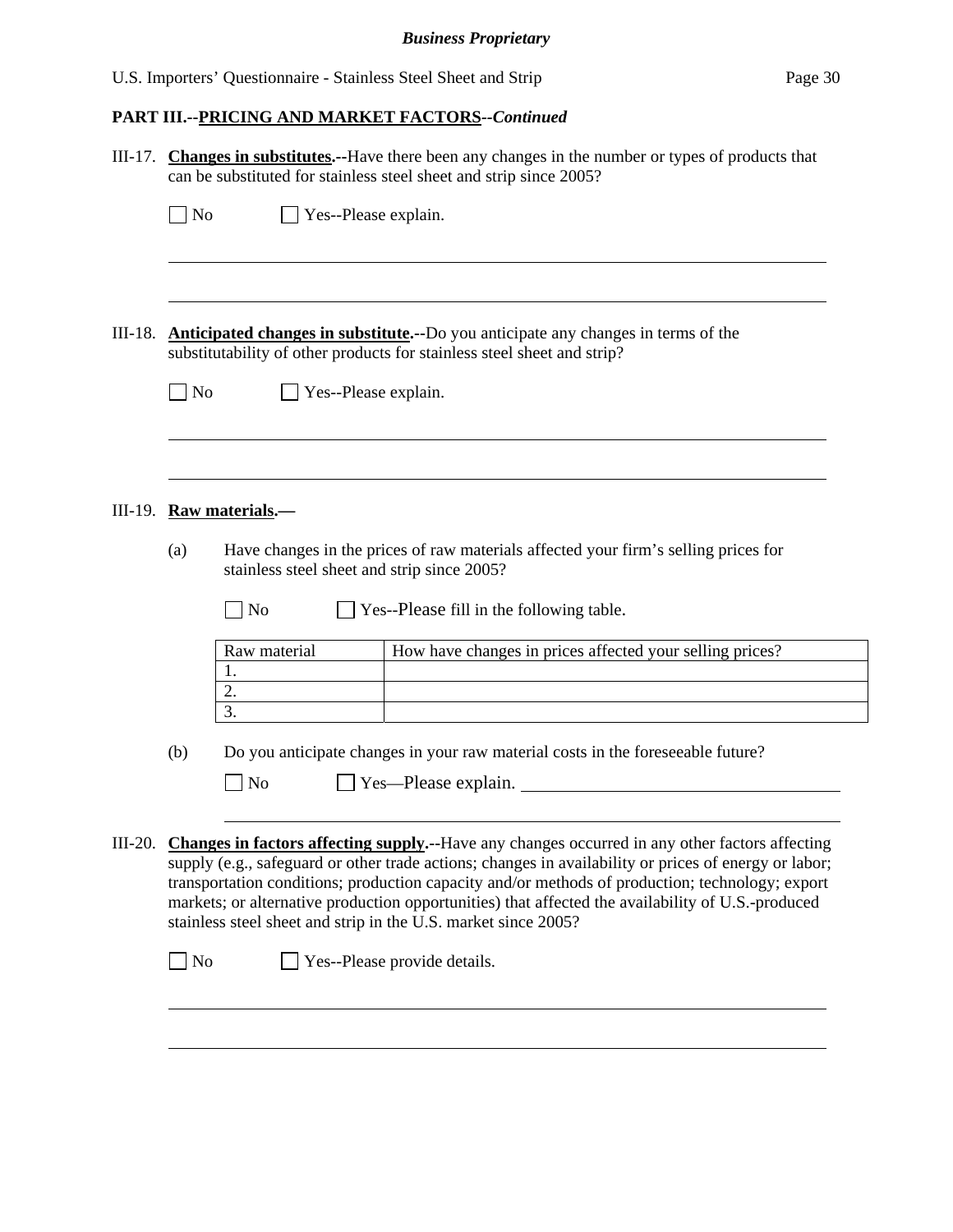| III-21. Availability of subject import supply.-- |                                                                                                                                                                                     |                                                                                               |                                                                                                                                                                                                                                                                                                                                                                                                                                                                                |  |  |
|--------------------------------------------------|-------------------------------------------------------------------------------------------------------------------------------------------------------------------------------------|-----------------------------------------------------------------------------------------------|--------------------------------------------------------------------------------------------------------------------------------------------------------------------------------------------------------------------------------------------------------------------------------------------------------------------------------------------------------------------------------------------------------------------------------------------------------------------------------|--|--|
| (a)                                              | Do you anticipate any changes in terms of the availability of stainless steel sheet and strip<br>imported from Germany, Italy, Japan, Korea, Mexico, and Taiwan in the U.S. market? |                                                                                               |                                                                                                                                                                                                                                                                                                                                                                                                                                                                                |  |  |
|                                                  | Increase                                                                                                                                                                            | $\Box$ No change                                                                              | Decrease                                                                                                                                                                                                                                                                                                                                                                                                                                                                       |  |  |
| (b)                                              | these changes in supply.                                                                                                                                                            |                                                                                               | If you anticipate changes in supply, please identify the changes, and why you anticipate                                                                                                                                                                                                                                                                                                                                                                                       |  |  |
| $\log$                                           |                                                                                                                                                                                     | Germany, Italy, Japan, Korea, Mexico, and Taiwan) changed since 2005?<br>Yes--Please explain. | III-22. <b>Availability of "nonsubject" import supply.</b> --Has the availability of <b>NONSUBJECT</b> stainless<br>steel sheet and strip (i.e., stainless steel sheet and strip imported from countries other than                                                                                                                                                                                                                                                            |  |  |
|                                                  |                                                                                                                                                                                     |                                                                                               |                                                                                                                                                                                                                                                                                                                                                                                                                                                                                |  |  |
|                                                  |                                                                                                                                                                                     |                                                                                               |                                                                                                                                                                                                                                                                                                                                                                                                                                                                                |  |  |
| $\log$                                           |                                                                                                                                                                                     | promised, unable to meet timely shipment commitments, etc.)<br>type of product involved.      | IV-23. <b>Allocation.</b> --Has your firm refused, declined, or been unable to supply stainless steel sheet and<br>strip since 2005? (Examples include placing customers on allocation or "controlled order entry,"<br>declining to accept new customers or renew existing customers, delivering less than the quantity<br>$\Box$ Yes--Please note and document the time period(s) (i.e., month and year),<br>country of origin, and the customer involved; and the amount and |  |  |
|                                                  |                                                                                                                                                                                     |                                                                                               |                                                                                                                                                                                                                                                                                                                                                                                                                                                                                |  |  |
|                                                  |                                                                                                                                                                                     |                                                                                               |                                                                                                                                                                                                                                                                                                                                                                                                                                                                                |  |  |
|                                                  |                                                                                                                                                                                     |                                                                                               |                                                                                                                                                                                                                                                                                                                                                                                                                                                                                |  |  |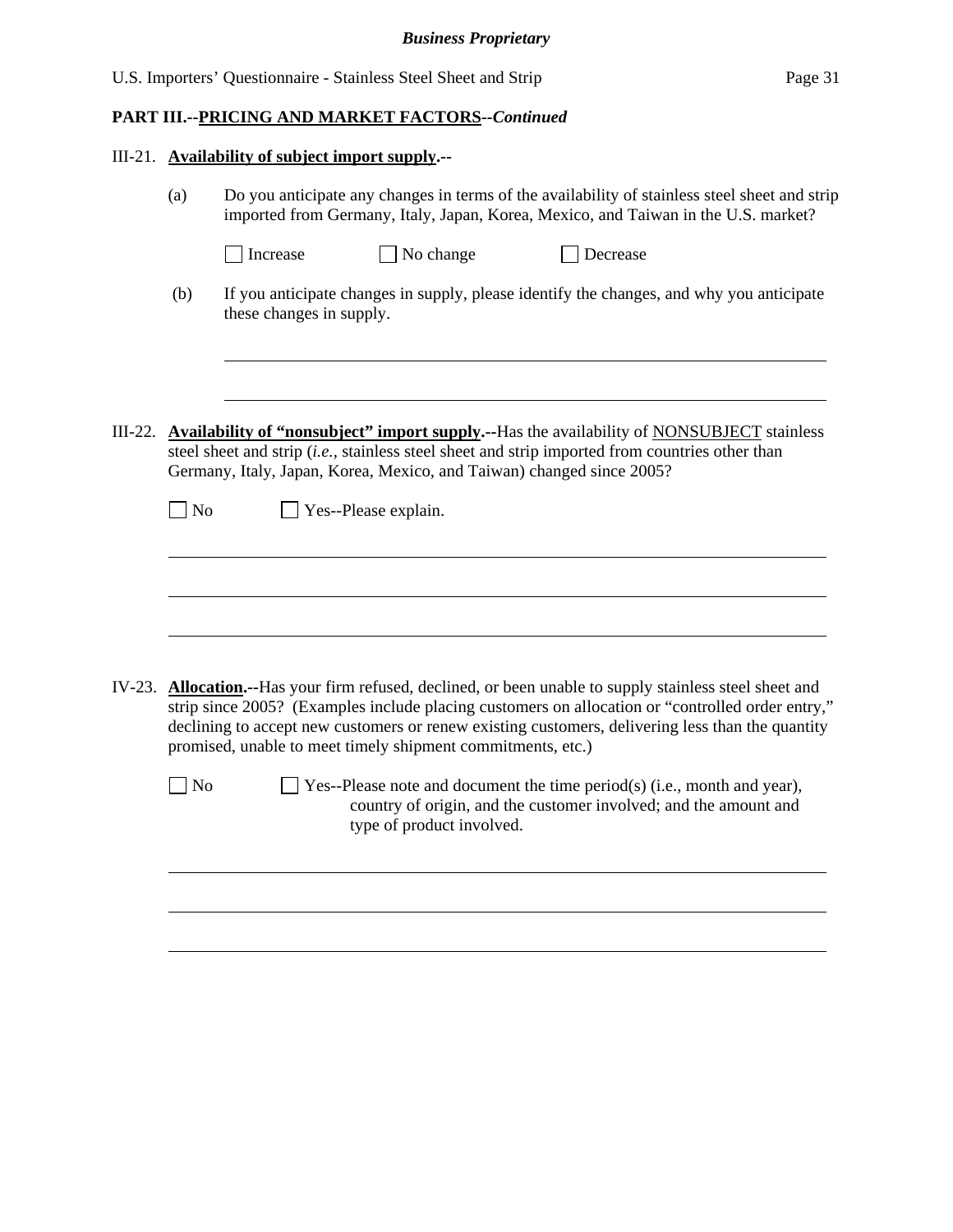|           | III-24. Export constraints.--Describe how easily your firm can shift its sales of stainless steel sheet and<br>strip between the U.S. market and alternative country markets. In your discussion, please<br>describe any contracts, other sales arrangements, or other constraints that would prevent or retard<br>your firm from shifting stainless steel sheet and strip between the U.S. and alternative country<br>markets within a 12-month period. |
|-----------|----------------------------------------------------------------------------------------------------------------------------------------------------------------------------------------------------------------------------------------------------------------------------------------------------------------------------------------------------------------------------------------------------------------------------------------------------------|
|           | III-25. Foreign contracts.--Do you have existing contracts for stainless steel sheet and strip with subject                                                                                                                                                                                                                                                                                                                                              |
|           | foreign producers?                                                                                                                                                                                                                                                                                                                                                                                                                                       |
|           | $\overline{\phantom{1}}$ No<br>Yes-- Please describe the duration of such contracts and when they are set to<br>expire.                                                                                                                                                                                                                                                                                                                                  |
|           |                                                                                                                                                                                                                                                                                                                                                                                                                                                          |
|           |                                                                                                                                                                                                                                                                                                                                                                                                                                                          |
|           |                                                                                                                                                                                                                                                                                                                                                                                                                                                          |
|           | III-26. Product changes.--Have there been any significant changes in the product range, product mix, or<br>marketing of stainless steel sheet and strip since 2005?                                                                                                                                                                                                                                                                                      |
|           | $\blacksquare$ No<br>Yes--Please describe and quantify if possible.                                                                                                                                                                                                                                                                                                                                                                                      |
|           |                                                                                                                                                                                                                                                                                                                                                                                                                                                          |
|           |                                                                                                                                                                                                                                                                                                                                                                                                                                                          |
| $III-27.$ | Anticipated product changes.--Do you anticipate any changes in terms of the product range,<br>product mix, or marketing of stainless steel sheet and strip?                                                                                                                                                                                                                                                                                              |
|           | $\Box$ No<br>Yes--Please identify.                                                                                                                                                                                                                                                                                                                                                                                                                       |
|           |                                                                                                                                                                                                                                                                                                                                                                                                                                                          |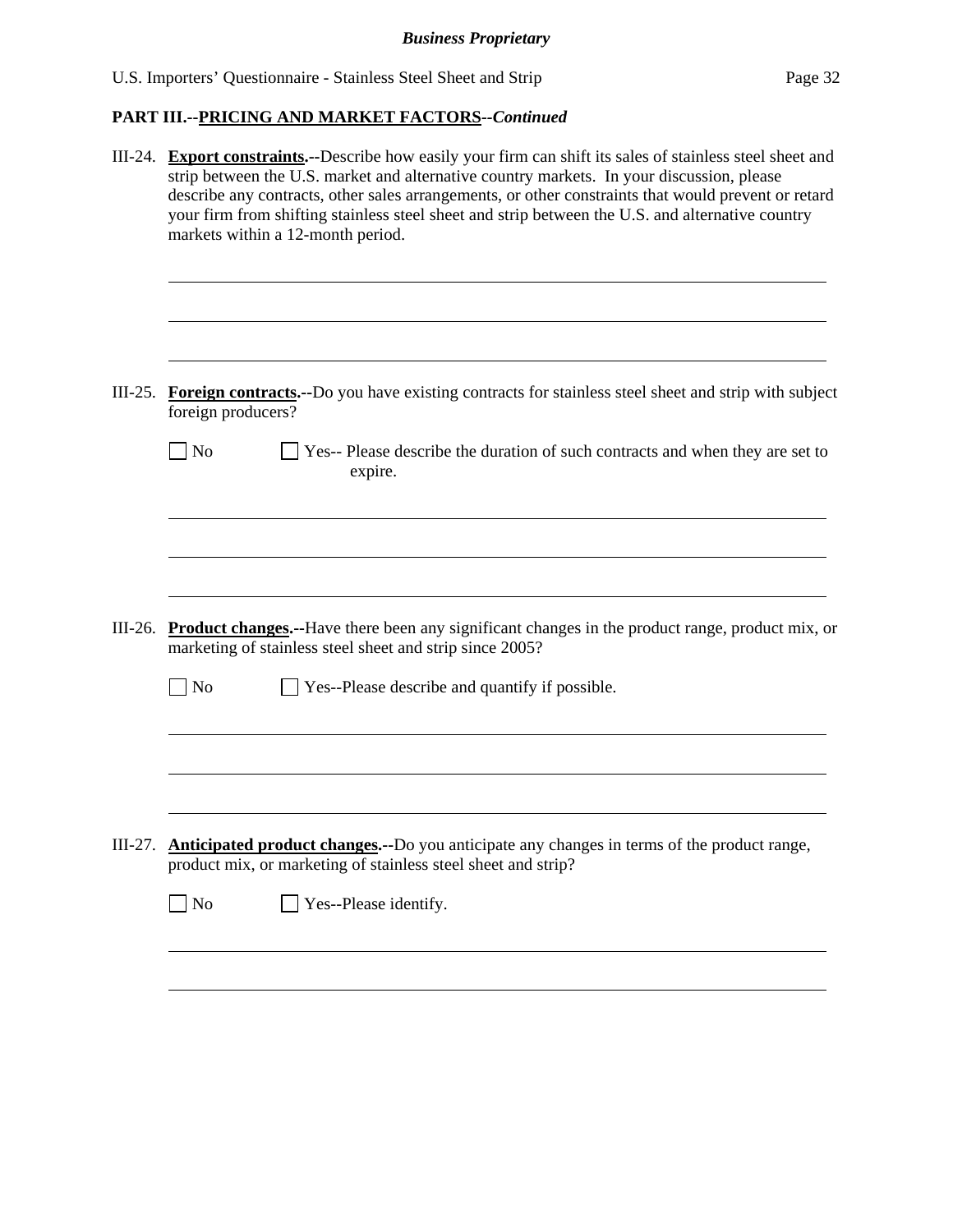|  | III-28. Demand trends.-- |
|--|--------------------------|
|  |                          |

 $\overline{a}$ 

| (a) |           | How has the demand within the United States for stainless steel sheet and strip changed<br>since January 1, 2005? What principal factors affect changes in demand? |           |            |  |
|-----|-----------|--------------------------------------------------------------------------------------------------------------------------------------------------------------------|-----------|------------|--|
|     | Increased | No Change                                                                                                                                                          | Decreased | Fluctuated |  |

(b) How has the demand outside the United States for stainless steel sheet and strip changed since January 1, 2005? What principal factors affect changes in demand? If your answer differs for specific markets outside the United States (i.e., specific regions, or developed v. developing markets), please specify.

| Increased | $\Box$ No Change | Decreased | Fluctuated |
|-----------|------------------|-----------|------------|
|           |                  |           |            |

# III-29. **Anticipated demand trends.--**

 $\overline{a}$ 

(a) How do you anticipate demand will change within the United States for stainless steel sheet and strip in 2011 and 2012? What principal factors are likely to affect demand?

|     | Increase | No Change                                                                                                                                                                                                                                     | Decrease        | Fluctuate                                                                                |
|-----|----------|-----------------------------------------------------------------------------------------------------------------------------------------------------------------------------------------------------------------------------------------------|-----------------|------------------------------------------------------------------------------------------|
| (b) |          | How do you anticipate demand will change outside the United States for stainless steel<br>your answer differs for specific markets outside the United States (i.e., specific regions,<br>or developed v. developing markets), please specify. |                 | sheet and strip in 2011 and 2012? What principal factors are likely to affect demand? If |
|     | Increase | No Change                                                                                                                                                                                                                                     | <b>Decrease</b> | Fluctuate                                                                                |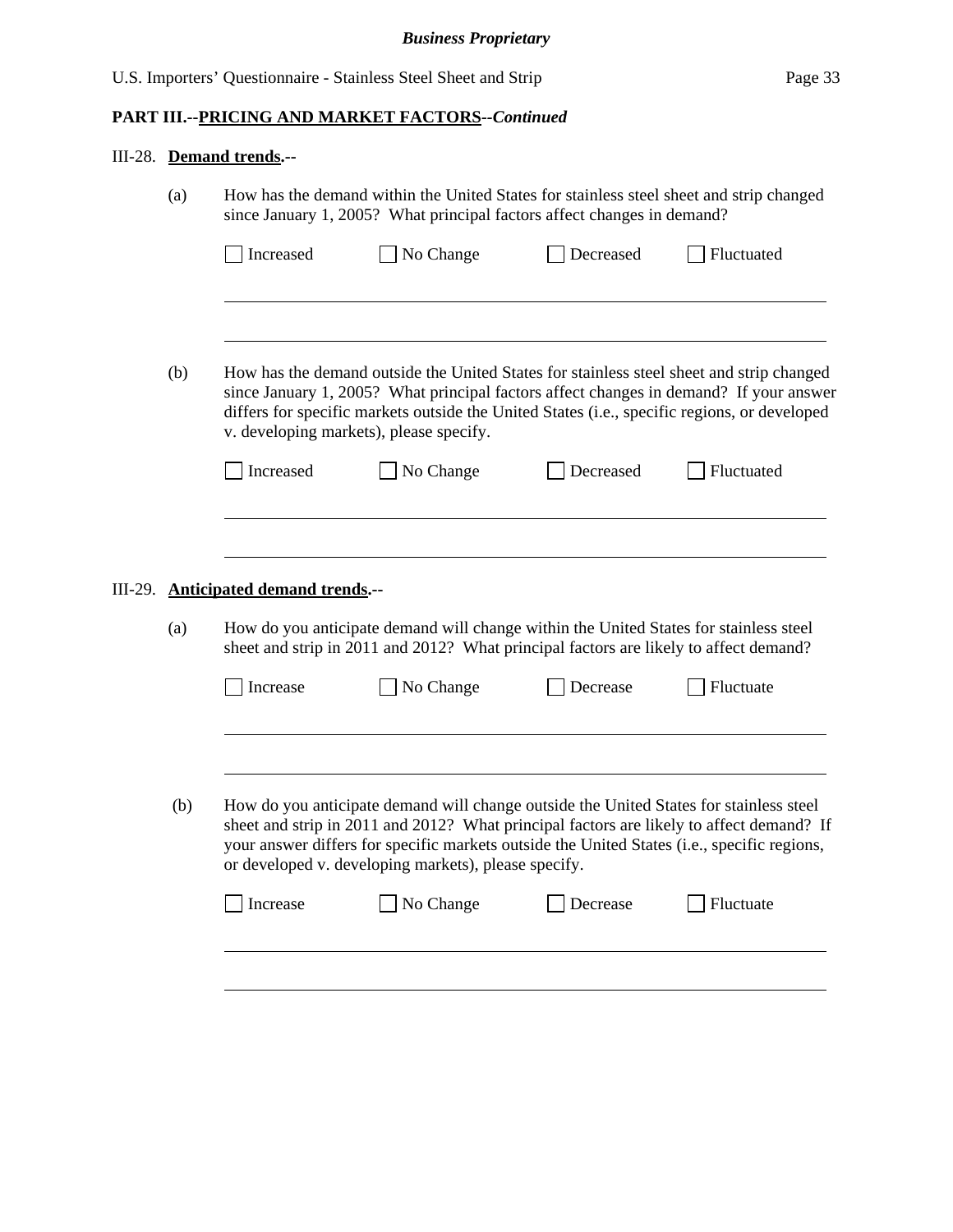| III-30. Business cycles.--                                                                                                                                                                                                                                                                                                                                                      |
|---------------------------------------------------------------------------------------------------------------------------------------------------------------------------------------------------------------------------------------------------------------------------------------------------------------------------------------------------------------------------------|
| (a) Is the stainless steel sheet and strip market subject to business cycles or conditions of<br>competition other than the changes in the overall economy?                                                                                                                                                                                                                     |
| ] No<br>$\Box$ Yes-- Please explain and estimate the duration of any such cycle.                                                                                                                                                                                                                                                                                                |
| (b) Have the business cycles or conditions of competition for stainless steel sheet and strip                                                                                                                                                                                                                                                                                   |
| changed since January 1, 2005?<br>] No<br>Yes-- Please describe any such change.                                                                                                                                                                                                                                                                                                |
| III-31. Price comparisons.-                                                                                                                                                                                                                                                                                                                                                     |
| (a) Please compare market prices of stainless steel sheet and strip in U.S. and non-U.S. markets.<br>Provide information as to time periods and regions for any price comparisons.                                                                                                                                                                                              |
|                                                                                                                                                                                                                                                                                                                                                                                 |
| (b) Please discuss whether the U.S. market prices of stainless steel sheet and strip vary by region<br>in the United States. Provide specific information as to time periods and U.S. regions for any<br>price comparisons (e.g., do prices across regions move in tandem or separately, is there a region<br>that is typically more/less expensive than others and why, etc.). |
|                                                                                                                                                                                                                                                                                                                                                                                 |

III-32. **Market studies.--**Please provide as a separate attachment to this request any studies, surveys, etc. that you are aware of that quantify and/or otherwise discuss stainless steel sheet and strip supply (including production capacity and capacity utilization) and demand in (1) the United States, (2) each of the other major producing/consuming countries, including Germany, Italy, Japan, Korea, Mexico, and Taiwan, and (3) the world as a whole. Of particular interest is such data from 2005 to the present and forecasts for the future.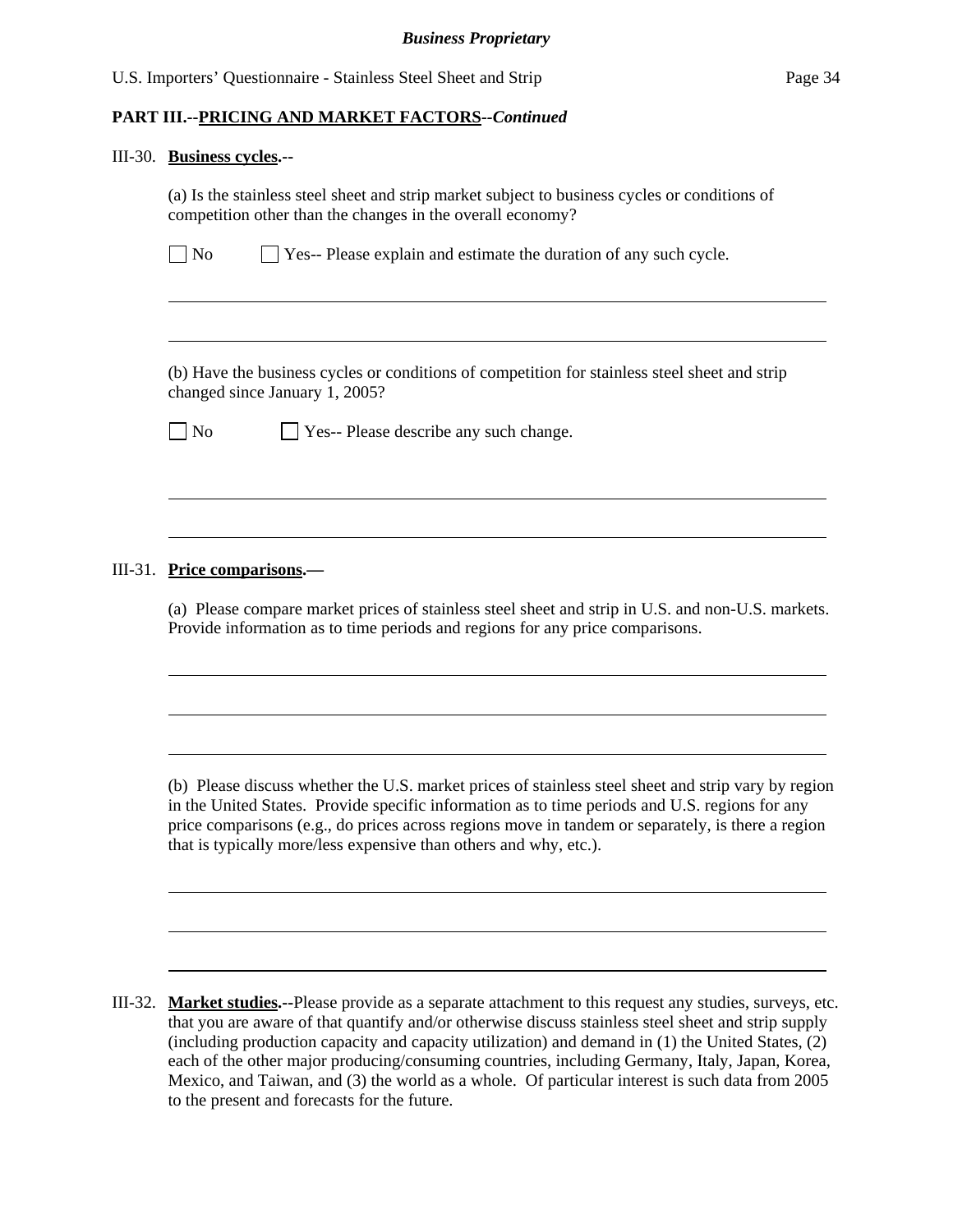III-33. **Interchangeability by country-pair.--**Is stainless steel sheet and strip produced in the United States and in other countries interchangeable (*i.e.*, can they physically be used in the same applications)? Please indicate below, using "A" to indicate that the products from a specified country-pair are *always* interchangeable, "F" to indicate that the products are *frequently* interchangeable, "S" to indicate that the products are *sometimes* interchangeable, "N" to indicate that the products are *never* interchangeable, and "0" to indicate *no familiarity* with products from a specified country-pair. $<sup>1</sup>$ </sup>

| Country-<br>pair        | Germany                                                                                                                                                                                            | Italy | Japan | Korea | Mexico | Taiwan | Other<br>countries |
|-------------------------|----------------------------------------------------------------------------------------------------------------------------------------------------------------------------------------------------|-------|-------|-------|--------|--------|--------------------|
| United<br><b>States</b> |                                                                                                                                                                                                    |       |       |       |        |        |                    |
| Germany                 |                                                                                                                                                                                                    |       |       |       |        |        |                    |
| Italy                   |                                                                                                                                                                                                    |       |       |       |        |        |                    |
| Japan                   |                                                                                                                                                                                                    |       |       |       |        |        |                    |
| Korea                   |                                                                                                                                                                                                    |       |       |       |        |        |                    |
| Mexico                  |                                                                                                                                                                                                    |       |       |       |        |        |                    |
| Taiwan                  |                                                                                                                                                                                                    |       |       |       |        |        |                    |
|                         | <sup>1</sup> For any country-pair producing stainless steel sheet and strip which is sometimes or never<br>interchangeable, please explain the factors that limit or preclude interchangeable use: |       |       |       |        |        |                    |